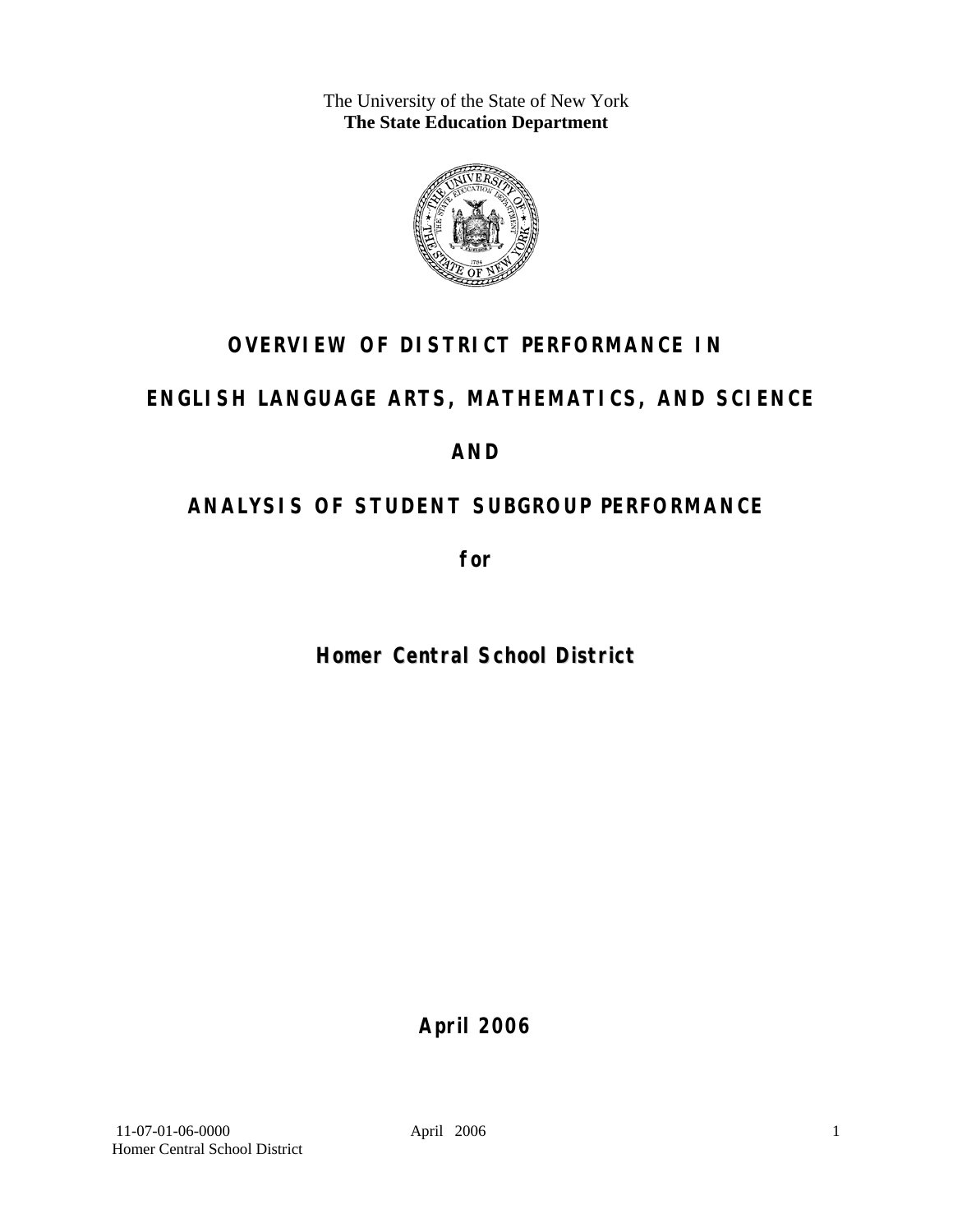#### **THE UNIVERSITY OF THE STATE OF NEW YORK**

#### **Regents of The University**

| Hollis                |
|-----------------------|
| New Rochelle          |
|                       |
| <b>North Syracuse</b> |
| New York              |
|                       |
| Buffalo               |
| Hartsdale             |
| Albany                |
| <b>Bronx</b>          |
| <b>Binghamton</b>     |
| Rochester             |
| New York              |
| <b>Brooklyn</b>       |
| <b>Great Neck</b>     |

#### **President of The University and Commissioner of Education**

RICHARD P. MILLS

**Interim Deputy Commissioner for Elementary, Middle, Secondary and Continuing Education**  JEAN STEVENS

#### **Assistant Commissioner for Standards, Assessment and Reporting**  DAVID M. ABRAMS

#### **Coordinator, Information and Reporting Services**

MARTHA P. MUSSER

The State Education Department does not discriminate on the basis of age, color, religion, creed, disability, marital status, veteran status, national origin, race, gender, genetic predisposition or carrier status, or sexual orientation in its educational programs, services and activities. Portions of this publication can be made available in a variety of formats, including braille, large print or audio tape, upon request. Inquiries concerning this policy of nondiscrimination should be directed to the Department's Office for Diversity, Ethics, and Access, Room 530, Education Building, Albany, NY 12234. **Requests for additional copies of this publication may be made by contacting the Publications Sales Desk, Room 309, Education Building, Albany, NY 12234.** 

Please address all correspondence about this report that is not related to data corrections to:

*School Report Card Coordinator Information and Reporting Services Team New York State Education Department Room 863 EBA 89 Washington Avenue Albany, NY 12234*  E-mail: *RPTCARD@mail.nysed.gov*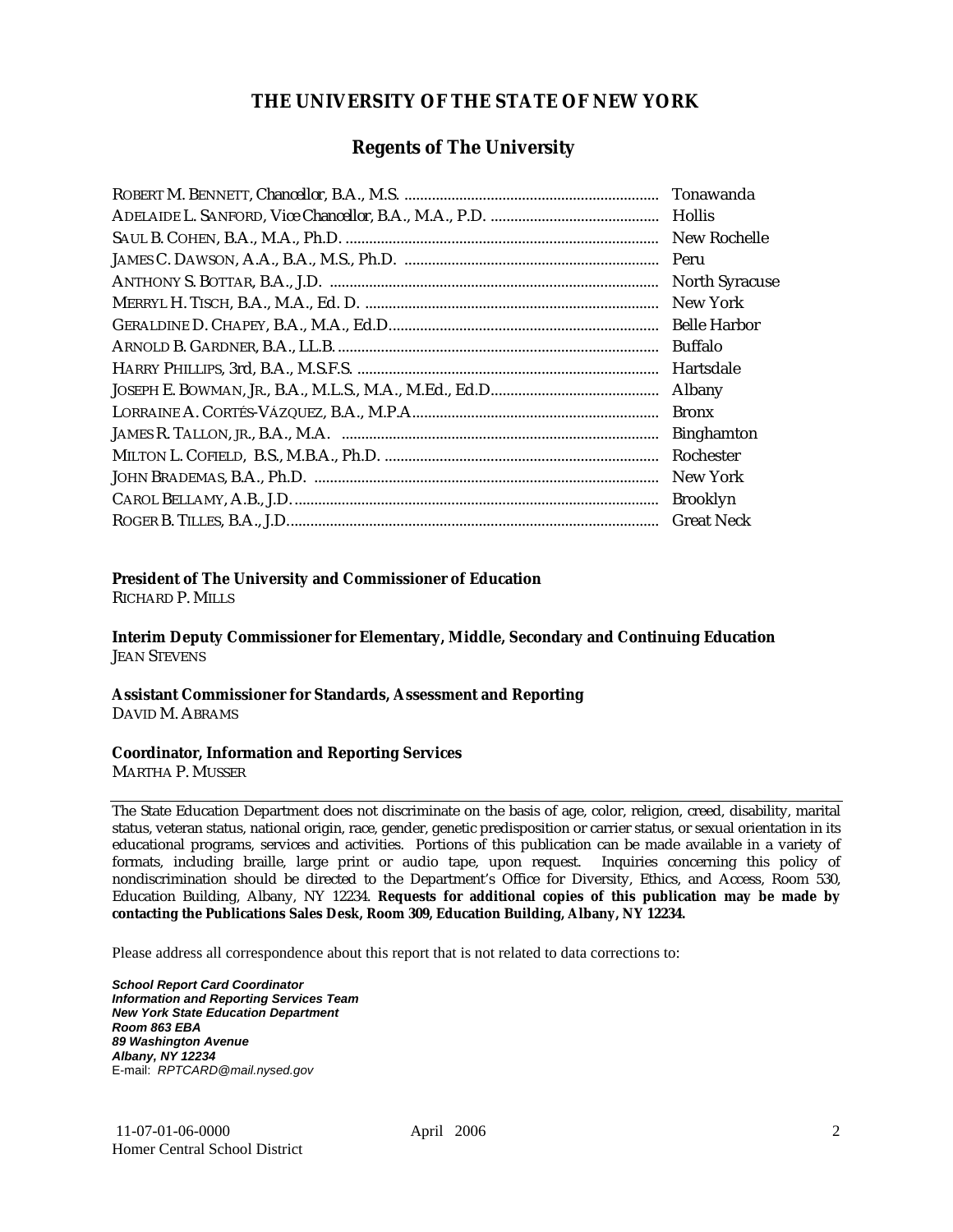The *New York State District Report Card* is an important part of the Board of Regents effort to raise learning standards for all students. It provides information to the public on student performance and other measures of district performance. Knowledge gained from the district report card on a district's strengths and weaknesses can be used to improve instruction and services to students.

The *New York State District Report Card* consists of three parts: the *Overview of District Performance in English Language Arts, Mathematics, and Science and Analysis of Student Subgroup Performance,* the *Comprehensive Information Report,* and the *Accountability Status Report.* The *Overview and Analysis* presents performance data on measures required by the federal No Child Left Behind Act: English, mathematics, science, and graduation rate. Performance data on other State assessments can be found in the *Comprehensive Information Report*. The *Accountability Status Report* provides information as to whether a district is making adequate progress toward enabling all students to achieve proficiency in English and mathematics.

State assessments are designed to help ensure that all students reach high learning standards. They show whether students are getting the foundation knowledge they need to succeed at the elementary, middle, and commencement levels and beyond. The State requires that students who are not making appropriate progress toward the standards receive academic intervention services.

In the *Overview*, performance on the elementary- and middle-level assessments in English language arts, mathematics, and science is reported in terms of mean scores and the percentage of students scoring at each of the four levels. These levels indicate performance on the standards from seriously deficient to advanced proficiency. Regents examination scores are reported in four score ranges. Scores of 65 to 100 are passing; scores of 55 to 64 earn credit toward a local diploma (with the approval of the local board of education). Though each elementary- and middle-level assessment is administered to students in a specific grade, secondary-level assessments are taken by students when they complete the coursework for the core curriculum. Therefore, the performance of students at the secondary level is measured for a student cohort rather than a group of students at a particular grade level. Students are grouped in cohorts according to the year in which they first entered grade 9.

The assessment data in the *Overview and Analysis* are for all tested students in the district, including general-education students and students with disabilities. In the *Overview*, each district's performance is compared with that of all public schools statewide. In the *Analysis*, performance is disaggregated by race/ethnicity, disability status, gender, limited English proficient status, income level, and migrant status.

Explanations of terms referred to or symbols used in this part of the district report card may be found in the glossary on the last page. Further information on the district report card may be found in the guide, *Understanding Your School Report Card: April 2006*, available on the Information and Reporting Services Web site at www.emsc.nysed.gov/irts.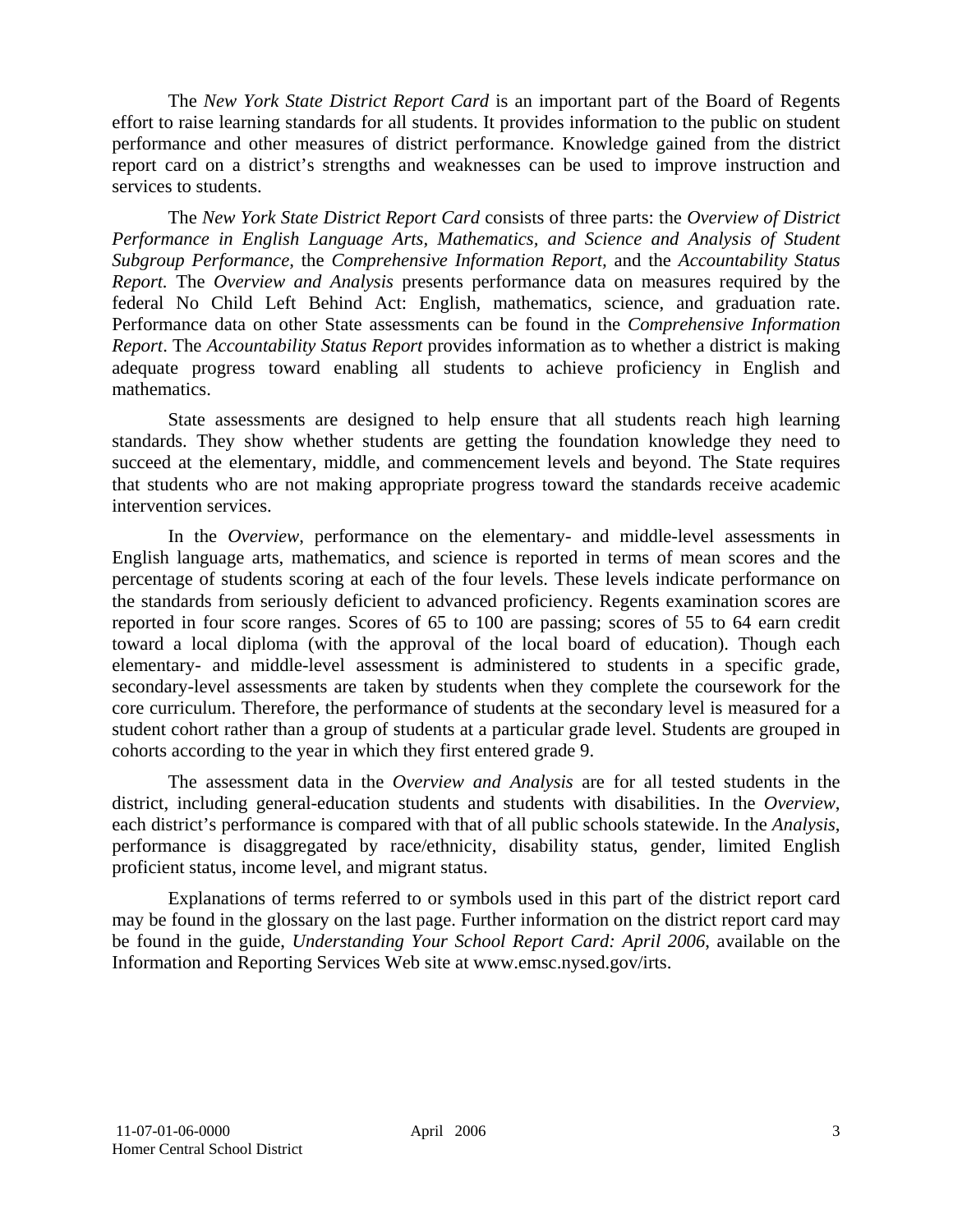# **Overview of District Performance in English Language Arts, Mathematics, and Science**

### **District Profile**

| Superintendent: | Douglas Larison |             | Phone: | (607)749-7241             |
|-----------------|-----------------|-------------|--------|---------------------------|
| Organization    |                 | Grade Range |        | <b>Student Enrollment</b> |
| $2004 - 05$     |                 | NA          |        | 2288                      |

| 2003–04 District-wide Total Expenditure per Pupil      | \$11.271 |
|--------------------------------------------------------|----------|
| 2003-04 NYS Public Schools Total Expenditure per Pupil | \$13,826 |

#### **2004–05 Core Classes Taught by Highly Qualified Teachers\***

| <b>Total Number of</b><br><b>Core Classes</b> | <b>Percent Taught</b><br>by Highly<br>Qualified<br><b>Teachers</b> |
|-----------------------------------------------|--------------------------------------------------------------------|
| 499                                           | 96%                                                                |
| $\cdot$ $\cdot$ $\cdot$                       | $\cdots$                                                           |

\*To meet the federal definition of "highly qualified," public school teachers of core academic subjects must have at least a bachelor's degree and be State certified for and demonstrate subject matter competency in the core academic subject(s) they teach.

#### **2004–05 Teachers with No Valid Teaching Certificate\***

| <b>Total Number of</b><br><b>Teachers</b> | Percent with No<br><b>Valid Teaching</b><br><b>Certificate</b> |
|-------------------------------------------|----------------------------------------------------------------|
| 194                                       | 2%                                                             |

\*Includes teachers with a modified temporary license.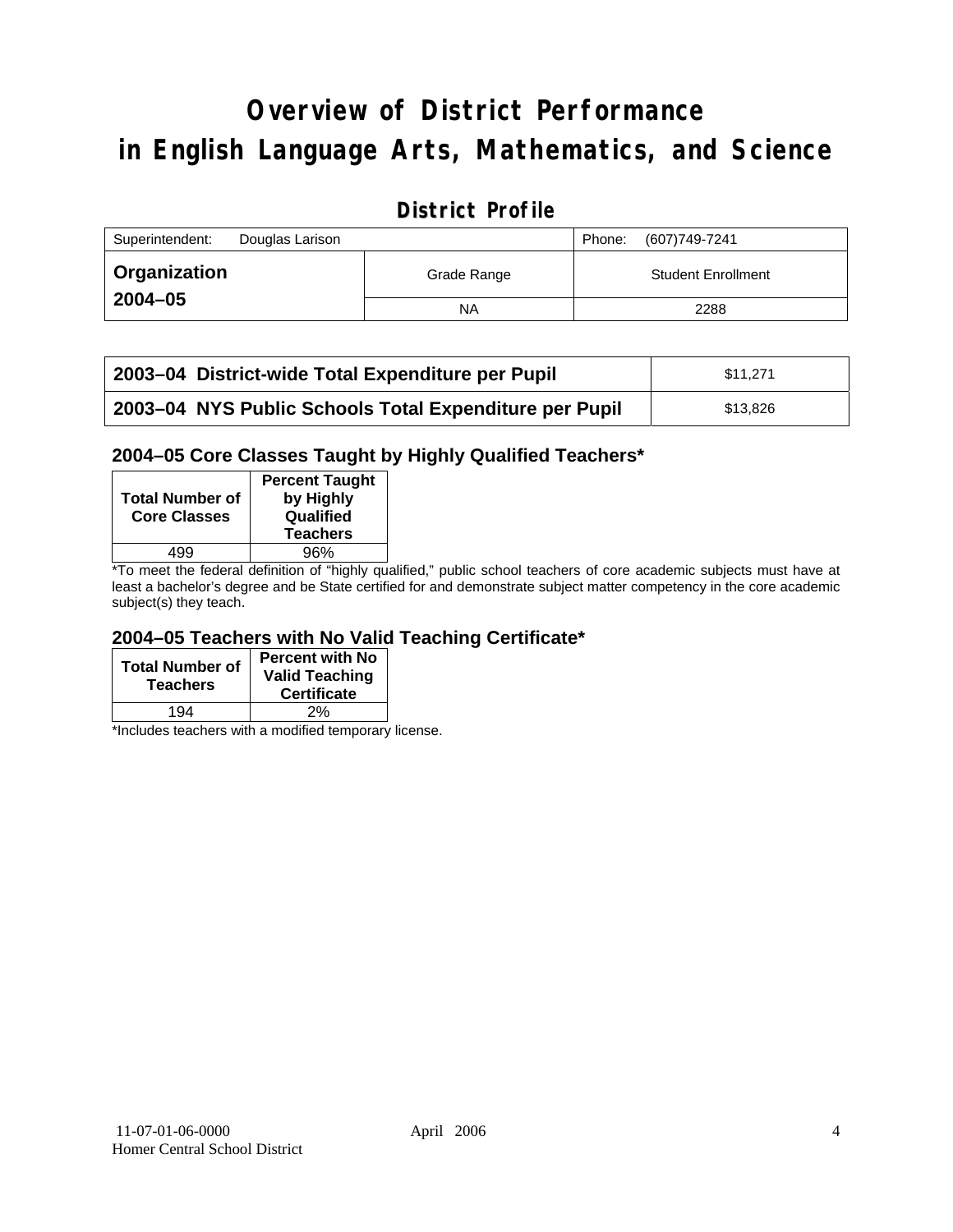English Language Arts



Percentages less than 0.51 will appear as zero because of rounding.

|                                               | <b>Counts of Students</b> |         |         |         |                     |                   |  |
|-----------------------------------------------|---------------------------|---------|---------|---------|---------------------|-------------------|--|
| <b>Performance at</b><br><b>This District</b> | Level 1                   | Level 2 | Level 3 | Level 4 | <b>Total Tested</b> | <b>Mean Score</b> |  |
|                                               | 455-602                   | 603-644 | 645-691 | 692-800 |                     |                   |  |
| Feb 2003                                      | 15                        | 57      | 76      | 24      | 172                 | 650               |  |
| <b>Feb 2004</b>                               | 12                        | 65      | 79      | 17      | 173                 | 647               |  |
| Feb 2005                                      | 10                        | 48      | 87      | 25      | 170                 | 657               |  |

|         | Elementary-Level English Language Arts Levels — Listening, Reading, and Writing Standards                     |  |  |  |  |
|---------|---------------------------------------------------------------------------------------------------------------|--|--|--|--|
| Level 4 | These students <b>exceed the standards</b> and are moving toward high performance on the Regents examination. |  |  |  |  |
| Level 3 | These students meet the standards and, with continued steady growth, should pass the Regents examination.     |  |  |  |  |
| Level 2 | These students <b>need extra help</b> to meet the standards and pass the Regents examination.                 |  |  |  |  |
| Level 1 | These students have serious academic deficiencies.                                                            |  |  |  |  |

**Performance of Limited English Proficient Students Taking the New York State English as a Second Language Achievement Test (NYSESLAT) as the Measure of English Language Arts Achievement**

| Grade 4 | _evel · | Level 2 | Levels 3 & 4 | <b>Total Tested</b> |
|---------|---------|---------|--------------|---------------------|
| 2005    |         |         |              |                     |

### **Performance of Students with Severe Disabilities on the New York State Alternate Assessment (NYSAA) in English**

| <b>Elementary Level</b> | AA-Level | AA-Level 2 | AA-Level 3 | AA–Level | <b>Total Tested</b> |
|-------------------------|----------|------------|------------|----------|---------------------|
| 2004-05                 |          |            |            |          |                     |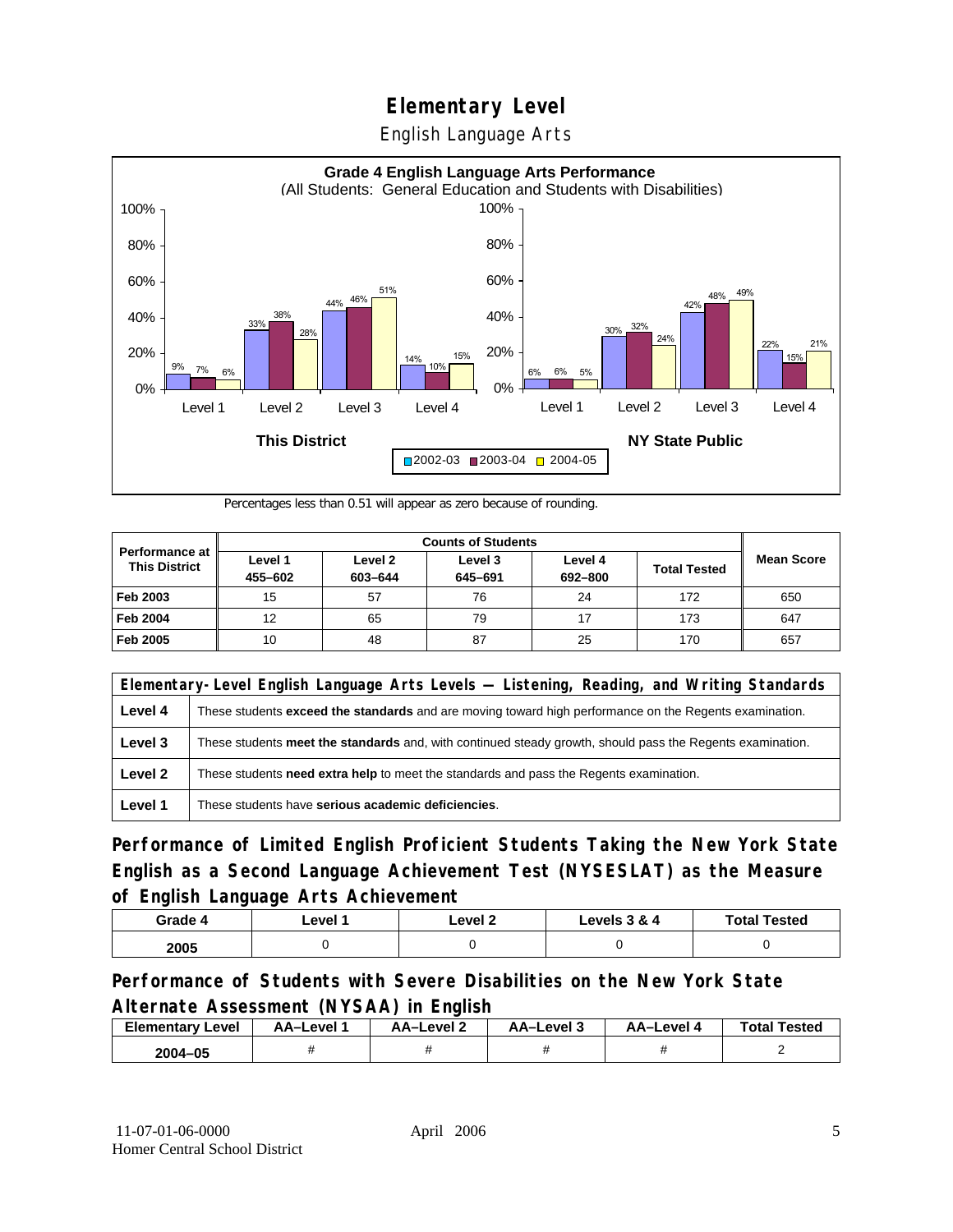### Mathematics



Percentages less than 0.51 will appear as zero because of rounding.

|                                               |                    |                    | <b>Counts of Students</b> |                    |                     |                   |
|-----------------------------------------------|--------------------|--------------------|---------------------------|--------------------|---------------------|-------------------|
| <b>Performance at</b><br><b>This District</b> | Level 1<br>448-601 | Level 2<br>602-636 | Level 3<br>637-677        | Level 4<br>678-810 | <b>Total Tested</b> | <b>Mean Score</b> |
| May 2003                                      |                    | 33                 | 93                        | 39                 | 173                 | 655               |
| May 2004                                      |                    | 39                 | 101                       | 32                 | 176                 | 653               |
| May 2005                                      |                    | 21                 | 95                        | 57                 | 173                 | 666               |

| Elementary-Level Mathematics Levels - |                                                                                                               |  |  |  |  |
|---------------------------------------|---------------------------------------------------------------------------------------------------------------|--|--|--|--|
|                                       | Knowledge, Reasoning, and Problem-Solving Standards                                                           |  |  |  |  |
| Level 4                               | These students <b>exceed the standards</b> and are moving toward high performance on the Regents examination. |  |  |  |  |
| Level 3                               | These students meet the standards and, with continued steady growth, should pass the Regents examination.     |  |  |  |  |
| Level 2                               | These students <b>need extra help</b> to meet the standards and pass the Regents examination.                 |  |  |  |  |
| Level 1                               | These students have serious academic deficiencies.                                                            |  |  |  |  |

**Performance of Students with Severe Disabilities on the New York State Alternate Assessment (NYSAA) in Mathematics** 

| Elementary<br>Level | AA-Level | – AA–Level ∠ | د AA–Level | AA–Level | <b>Total Tested</b> |
|---------------------|----------|--------------|------------|----------|---------------------|
| 2004-05             |          |              |            |          |                     |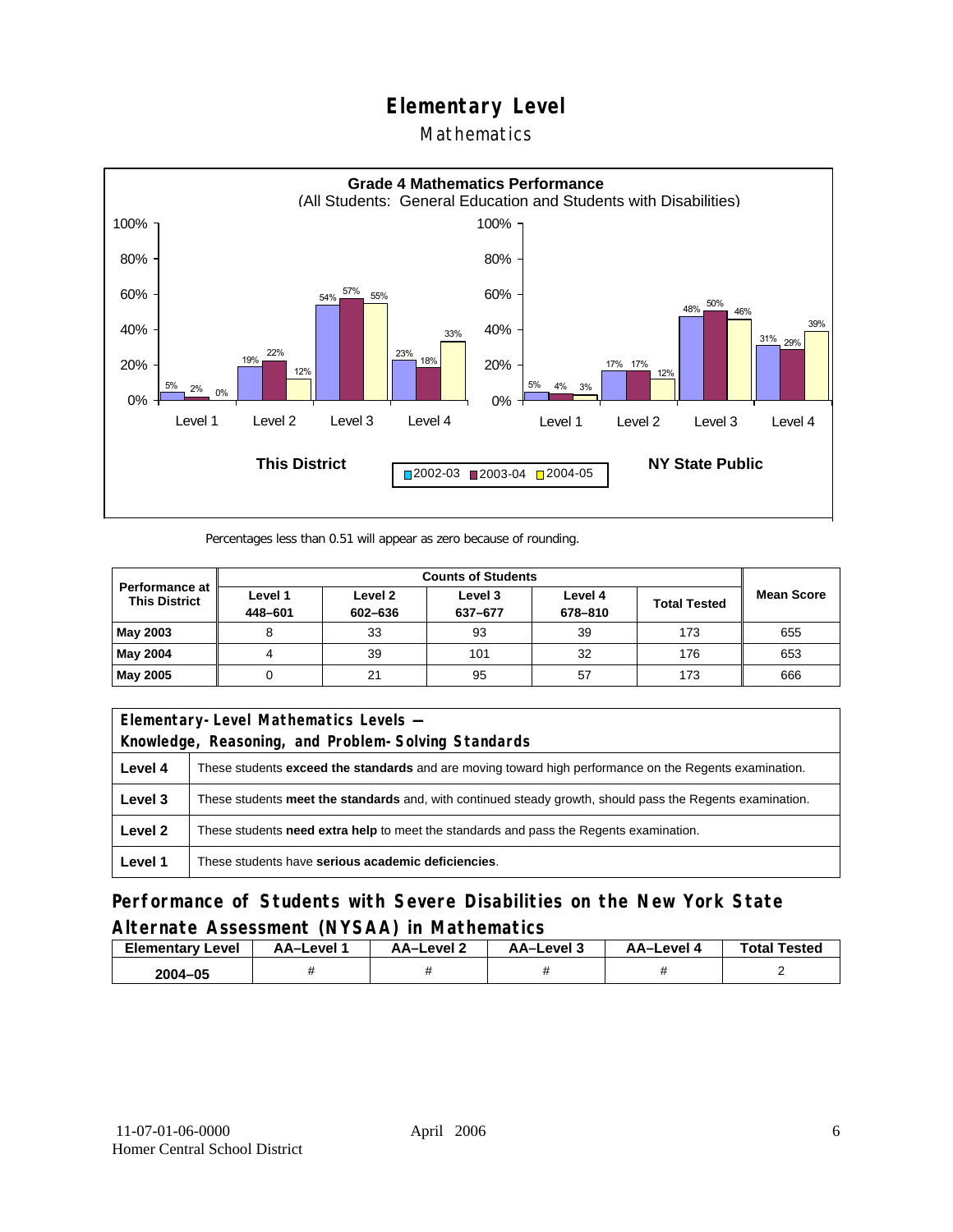#### Science\*



Percentages less than 0.51 will appear as zero because of rounding.

| Performance at<br><b>This District</b> | Level 1<br>$0 - 44$ | Level 2<br>$45 - 64$ | Level 3<br>$65 - 84$ | Level 4<br>85-100 | <b>Total Tested</b> | <b>Mean Score</b> |
|----------------------------------------|---------------------|----------------------|----------------------|-------------------|---------------------|-------------------|
| <b>May 2004</b>                        |                     | 15                   | 94                   | 65                | 175                 | 79                |
| <b>May 2005</b>                        | ັ                   |                      | 78                   | 84                | 174                 | 82                |

|                                                     | Elementary-Level Science Levels -                                                                             |  |  |  |  |
|-----------------------------------------------------|---------------------------------------------------------------------------------------------------------------|--|--|--|--|
| Knowledge, Reasoning, and Problem-Solving Standards |                                                                                                               |  |  |  |  |
| Level 4                                             | These students <b>exceed the standards</b> and are moving toward high performance on the Regents examination. |  |  |  |  |
| Level 3                                             | These students meet the standards and, with continued steady growth, should pass the Regents examination.     |  |  |  |  |
| Level 2                                             | These students <b>need extra help</b> to meet the standards and pass the Regents examination.                 |  |  |  |  |
| Level 1                                             | These students have serious academic deficiencies.                                                            |  |  |  |  |

### **Performance of Students with Severe Disabilities on the New York State Alternate Assessment (NYSAA) in Science**

| <b>Elementary Level</b> | AA-Level | <b>AA-Level 2</b> | د AA–Level | AA-Level 4 | <b>Total Tested</b> |
|-------------------------|----------|-------------------|------------|------------|---------------------|
| 2004-05                 |          |                   |            |            |                     |

\*Only two years of data are shown because a new assessment in elementary-level science was administered for the first time in 2003–04.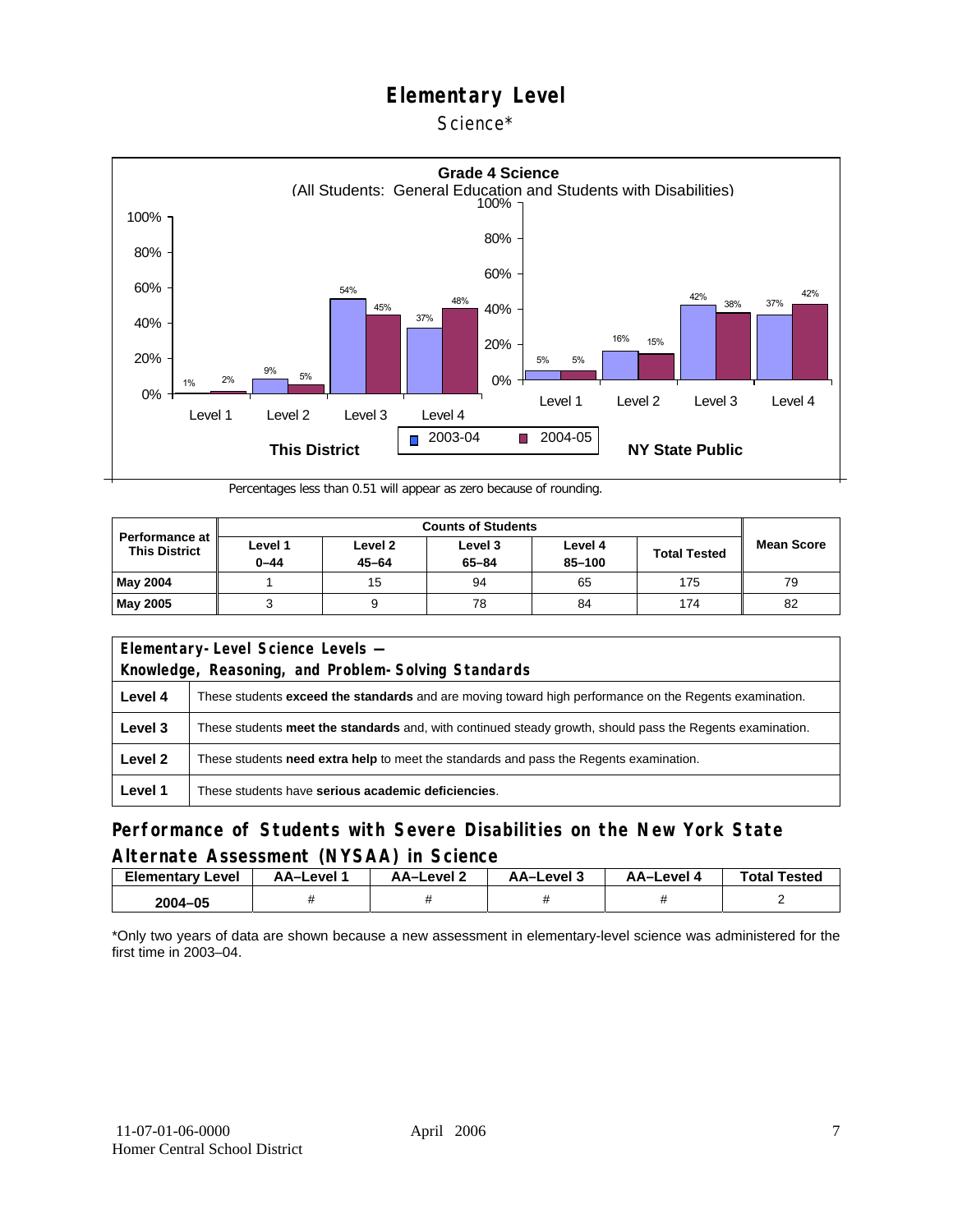### **Middle Level**  English Language Arts



Percentages less than 0.51 will appear as zero because of rounding.

| <b>Performance at</b><br><b>This District</b> | Level 1<br>527-657 | Level 2<br>658-696 | Level 3<br>697-736 | Level 4<br>737-830 | <b>Total Tested</b> | <b>Mean Score</b> |
|-----------------------------------------------|--------------------|--------------------|--------------------|--------------------|---------------------|-------------------|
| January 2003                                  | 26                 | 92                 | 65                 | 15                 | 198                 | 692               |
| January 2004                                  | 11                 | 88                 | 90                 | 18                 | 207                 | 700               |
| January 2005                                  | 11                 | 80                 | 94                 | 12                 | 197                 | 698               |

|         | Middle-Level English Language Arts Levels — Listening, Reading, and Writing Standards                         |  |  |  |  |
|---------|---------------------------------------------------------------------------------------------------------------|--|--|--|--|
| Level 4 | These students <b>exceed the standards</b> and are moving toward high performance on the Regents examination. |  |  |  |  |
| Level 3 | These students meet the standards and, with continued steady growth, should pass the Regents examination.     |  |  |  |  |
| Level 2 | These students <b>need extra help</b> to meet the standards and pass the Regents examination.                 |  |  |  |  |
| Level 1 | These students have serious academic deficiencies.                                                            |  |  |  |  |

**Performance of Limited English Proficient Students Taking the New York State English as a Second Language Achievement Test (NYSESLAT) as the Measure of English Language Arts Achievement**

| Grade 8 | ∟evel 1 | ∟evel 2 | Levels 3 & 4 | <b>Total Tested</b> |
|---------|---------|---------|--------------|---------------------|
| 2005    |         |         |              |                     |

**Performance of Students with Severe Disabilities on the New York State Alternate Assessment (NYSAA) in English** 

| <b>Middle Level</b> | AA-Level | <b>AA-Level 2</b> | AA-Level 3 | AA–Level 4 | <b>Total Tested</b> |
|---------------------|----------|-------------------|------------|------------|---------------------|
| $2004 - 05$         |          |                   |            |            |                     |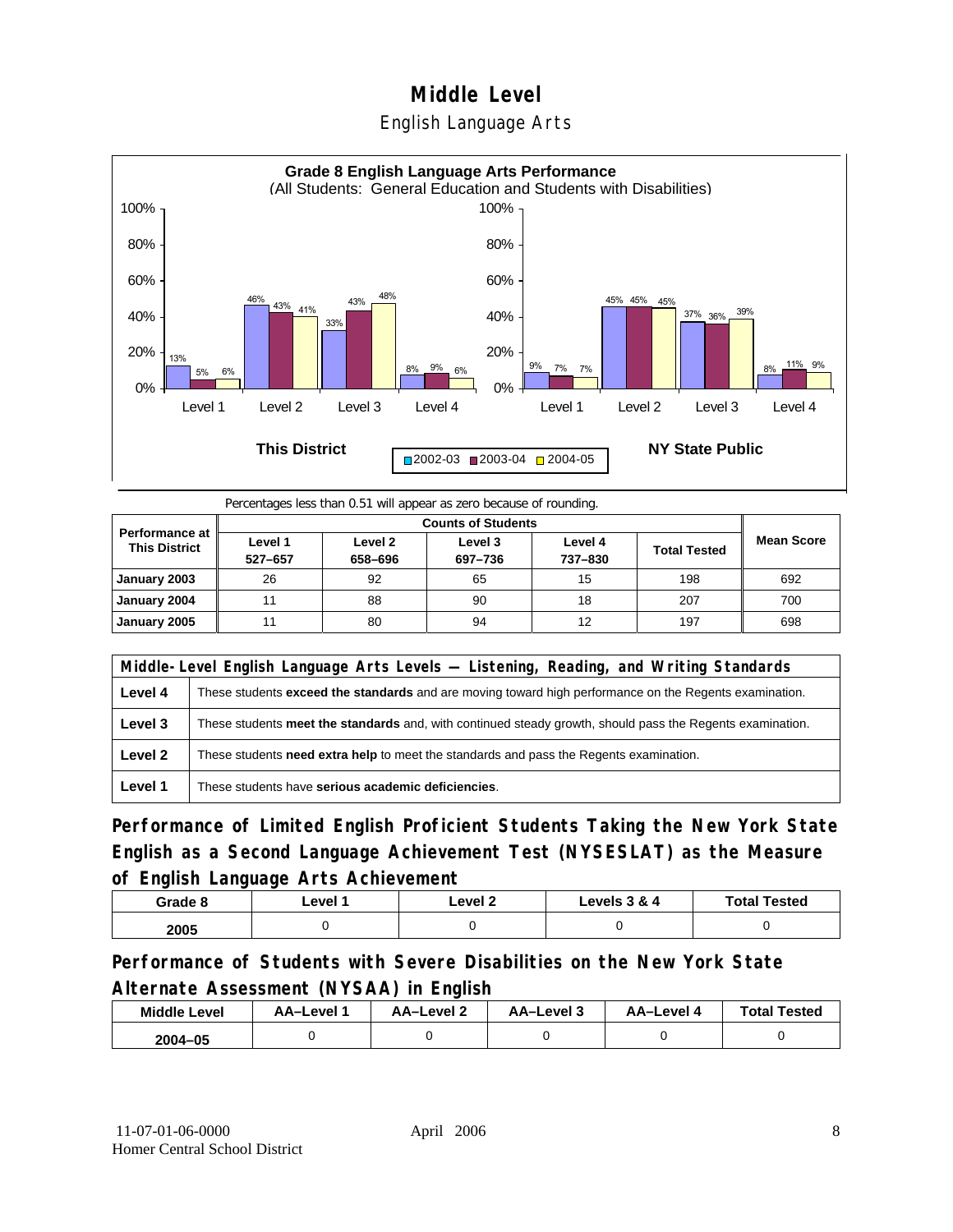#### **Mathematics**



Percentages less than 0.51 will appear as zero because of rounding.

| <b>Performance at</b><br><b>This District</b> | Level 1<br>517-680 | Level 2<br>681-715 | Level 3<br>716-759 | Level 4<br>760-882 | <b>Total Tested</b> | <b>Mean Score</b> |
|-----------------------------------------------|--------------------|--------------------|--------------------|--------------------|---------------------|-------------------|
| May 2003                                      | 28                 |                    | 73                 | 20                 | 198                 | 710               |
| May 2004                                      | 8                  | 59                 | 110                | 26                 | 203                 | 728               |
| May 2005                                      | 15                 | 83                 | 88                 | 11                 | 197                 | 715               |

|         | Middle-Level Mathematics Levels — Knowledge, Reasoning, and Problem-Solving Standards                         |  |  |  |  |
|---------|---------------------------------------------------------------------------------------------------------------|--|--|--|--|
| Level 4 | These students <b>exceed the standards</b> and are moving toward high performance on the Regents examination. |  |  |  |  |
| Level 3 | These students meet the standards and, with continued steady growth, should pass the Regents examination.     |  |  |  |  |
| Level 2 | These students need extra help to meet the standards and pass the Regents examination.                        |  |  |  |  |
| Level 1 | These students have serious academic deficiencies.                                                            |  |  |  |  |

#### **Performance of Students with Severe Disabilities on the New York State Alternate Assessment (NYSAA) in Mathematics**

| <b>Middle Level</b> | AA–Level | AA-Level 2 | AA-Level 3 | AA-Level 4 | <b>Total Tested</b> |
|---------------------|----------|------------|------------|------------|---------------------|
| 2004-05             |          |            |            |            |                     |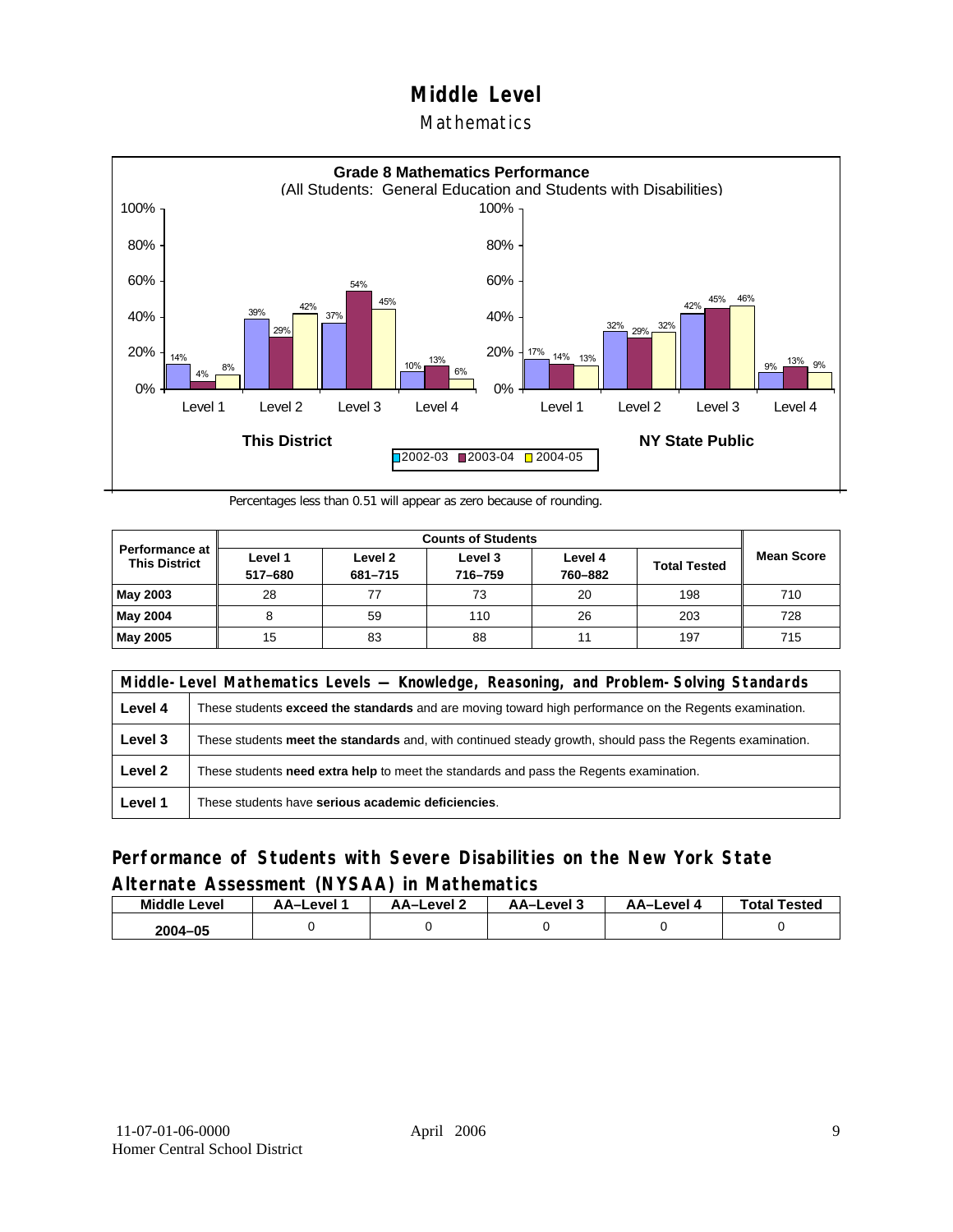#### **Science**



#### Percentages less than 0.51 will appear as zero because of rounding.

| <b>Performance at This District</b> |                             |         | <b>Mean Score</b> |         |         |                     |    |
|-------------------------------------|-----------------------------|---------|-------------------|---------|---------|---------------------|----|
|                                     |                             | Level 1 | Level 2           | Level 3 | Level 4 | <b>Total Tested</b> |    |
| January/                            | <b>Middle-Level Science</b> |         | 10                | 83      | 87      | 180                 | 82 |
| June 2003                           | <b>Regents Science</b>      |         |                   |         |         |                     |    |
| January/                            | <b>Middle-Level Science</b> |         | 10                | 84      | 105     | 199                 | 83 |
| <b>June 2004</b>                    | <b>Regents Science</b>      |         |                   |         |         |                     |    |
| January/                            | <b>Middle-Level Science</b> | 5       | 15                | 79      | 97      | 196                 | 81 |
| June 2005                           | <b>Regents Science</b>      |         |                   |         |         |                     |    |

|                    | Middle-Level Science Levels — Knowledge, Reasoning, and Problem-Solving Standards*                                                                                                             |  |  |  |  |
|--------------------|------------------------------------------------------------------------------------------------------------------------------------------------------------------------------------------------|--|--|--|--|
| Level 4            | These students exceed the standards on the middle-level science test and are moving toward high performance<br>on the Regents examinations or score 85-100 on a Regents science examination.   |  |  |  |  |
| Level 3            | These students meet the standards on the middle-level science test and, with continued steady growth, should<br>pass the Regents examinations or score 65–84 on a Regents science examination. |  |  |  |  |
| Level <sub>2</sub> | These students need extra help to meet the standards for middle-level science and to pass the Regents<br>examinations or score 55-64 on a Regents science examination.                         |  |  |  |  |
| Level 1            | These students have serious academic deficiencies as evidenced in the middle-level science test or score 0–54<br>on a Regents science examination.                                             |  |  |  |  |

\*Students may demonstrate proficiency in middle-level science by scoring at Level 3 or above on the middle-level science test or by scoring 65 or above on a Regents examination in science.

#### **Performance of Students with Severe Disabilities on the New York State Alternate Assessment (NYSAA) in Science**

| Middle L<br>_evel | AA–Level | AA-Level | AA–Level 3 | AA–Level | Total<br>Tested |
|-------------------|----------|----------|------------|----------|-----------------|
| 2004-05           |          |          |            |          |                 |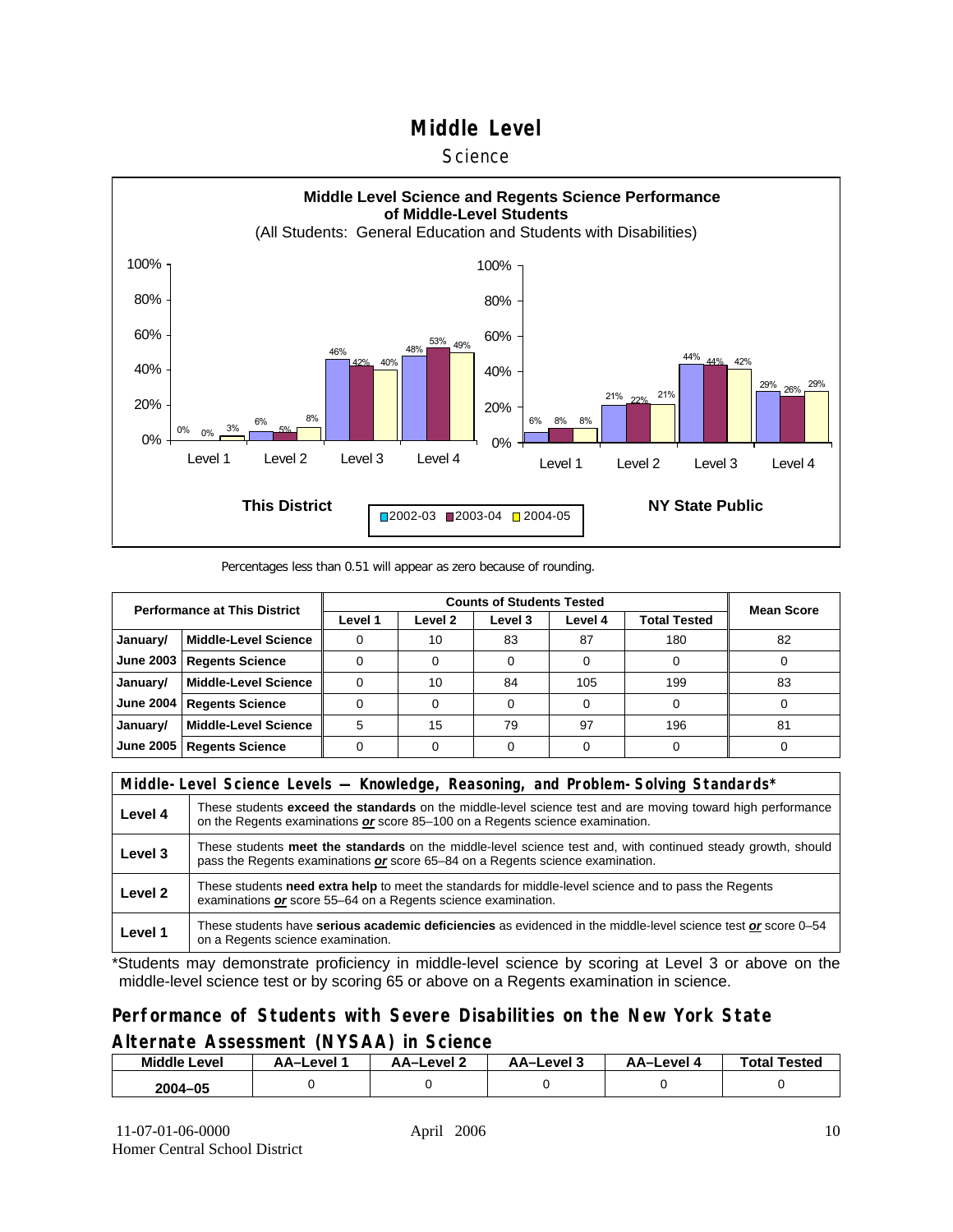### **High School English Achievement after Four Years of Instruction**

 The graphs and tables below present performance of the 1999, 2000, and 2001 district accountability cohort members, four years after entering grade 9, in meeting the graduation assessment requirement in English. In the graph, students passing approved alternatives to this examination are counted as scoring in the 65 to 84 range. RCT results are not included in the graph. The data in these tables and charts show the performance of the cohorts as of June  $30<sup>th</sup>$  of the fourth year after first entering grade 9.



Percentages less than 0.51 will appear as zero because of rounding.

|             | English Graduation Requirement Achievement after Four Years of High School* |                                          |                                           |                                           |                                            |                                       |  |  |  |  |  |  |
|-------------|-----------------------------------------------------------------------------|------------------------------------------|-------------------------------------------|-------------------------------------------|--------------------------------------------|---------------------------------------|--|--|--|--|--|--|
|             | <b>Cohort Members</b><br><b>All Students</b>                                | <b>Highest Score</b><br>Between 0 and 54 | <b>Highest Score</b><br>Between 55 and 64 | <b>Highest Score</b><br>Between 65 and 84 | <b>Highest Score</b><br>Between 85 and 100 | Approved<br><b>Alternative Credit</b> |  |  |  |  |  |  |
| 1999 Cohort | 213                                                                         |                                          |                                           | 115                                       | 80                                         |                                       |  |  |  |  |  |  |
| 2000 Cohort | 186                                                                         |                                          |                                           | 67                                        | 88                                         |                                       |  |  |  |  |  |  |
| 2001 Cohort | 180                                                                         |                                          |                                           | 52                                        | 107                                        |                                       |  |  |  |  |  |  |

\*Assessments used to determine counts in this table include the Regents examination in comprehensive English, the component retest in English, and approved alternatives.

| Performance of Students Who Took the Regents<br><b>Competency Tests in Reading and Writing to</b><br>Meet the Graduation Requirement* |                        |                                                |  |  |  |  |  |  |  |
|---------------------------------------------------------------------------------------------------------------------------------------|------------------------|------------------------------------------------|--|--|--|--|--|--|--|
|                                                                                                                                       | <b>Passed the RCTs</b> | <b>Failed RCT in Reading</b><br>and/or Writing |  |  |  |  |  |  |  |
| 1999 Cohort                                                                                                                           |                        |                                                |  |  |  |  |  |  |  |
| 2000 Cohort                                                                                                                           |                        |                                                |  |  |  |  |  |  |  |
| 2001 Cohort                                                                                                                           |                        |                                                |  |  |  |  |  |  |  |

\*Includes only students eligible for the safety net who did not score 55 or higher on the Regents examination or an approved alternative.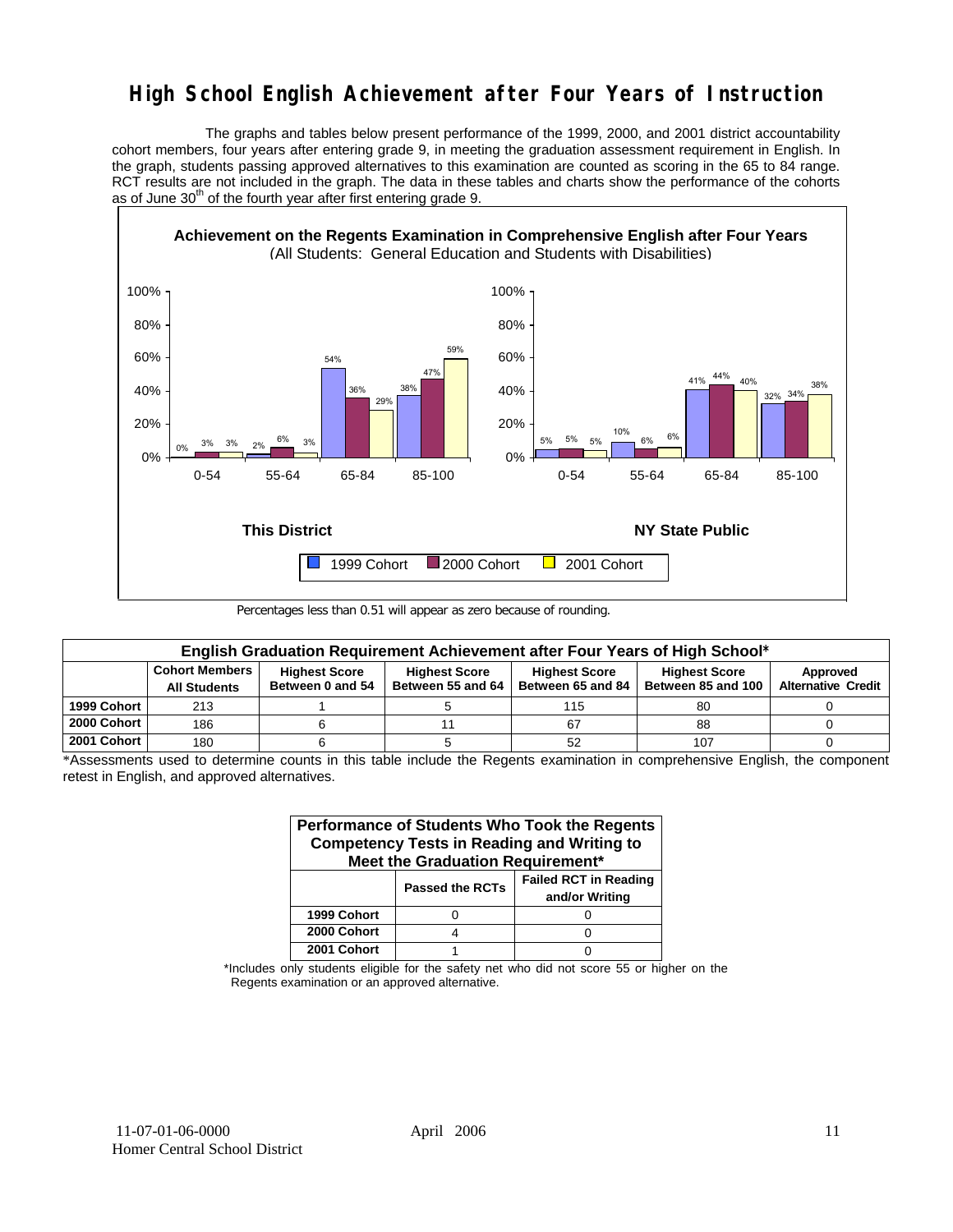### **High School Mathematics Achievement after Four Years of Instruction**

The graphs and tables below present performance of the 1999, 2000, and 2001 district accountability cohort members, four years after entering grade 9, in meeting the graduation assessment requirement in mathematics. In the graph, students passing approved alternatives to these examinations are counted as scoring in the 65 to 84 range. RCT results are not included in the graph. The data in these tables and charts show the performance of the cohorts as of June  $30<sup>th</sup>$  of the fourth year after first entering grade 9.



Percentages less than 0.51 will appear as zero because of rounding.

|             | Mathematics Graduation Requirement Achievement after Four Years of High School* |                                              |  |                      |                                                                           |          |  |  |  |  |  |
|-------------|---------------------------------------------------------------------------------|----------------------------------------------|--|----------------------|---------------------------------------------------------------------------|----------|--|--|--|--|--|
|             | <b>Cohort Members</b>                                                           | <b>Highest Score</b><br><b>Highest Score</b> |  | <b>Highest Score</b> | <b>Highest Score</b>                                                      | Approved |  |  |  |  |  |
|             | <b>All Students</b>                                                             | Between 0 and 54                             |  |                      | Between 55 and 64 Between 65 and 84 Between 85 and 100 Alternative Credit |          |  |  |  |  |  |
| 1999 Cohort | 213                                                                             |                                              |  | 76                   | 100                                                                       |          |  |  |  |  |  |
| 2000 Cohort | 186                                                                             |                                              |  | 65                   | 81                                                                        |          |  |  |  |  |  |
| 2001 Cohort | 180                                                                             |                                              |  | 89                   | 68                                                                        |          |  |  |  |  |  |

<sup>\*</sup>Assessments used to determine counts in this table include a Regents examination in mathematics, the component retest in mathematics and approved alternatives.

| Performance of Students Who Took the Regents<br><b>Competency Test in Mathematics to Meet the</b><br><b>Graduation Requirement*</b> |                |                                          |  |  |  |  |  |  |
|-------------------------------------------------------------------------------------------------------------------------------------|----------------|------------------------------------------|--|--|--|--|--|--|
|                                                                                                                                     | Passed the RCT | <b>Failed at Least</b><br><b>One RCT</b> |  |  |  |  |  |  |
| 1999 Cohort                                                                                                                         | q              |                                          |  |  |  |  |  |  |
| 2000 Cohort                                                                                                                         | 11             |                                          |  |  |  |  |  |  |
| 2001 Cohort                                                                                                                         |                |                                          |  |  |  |  |  |  |

\*Includes only students eligible for the safety net who did not score 55 or higher on the Regents examination or an approved alternative.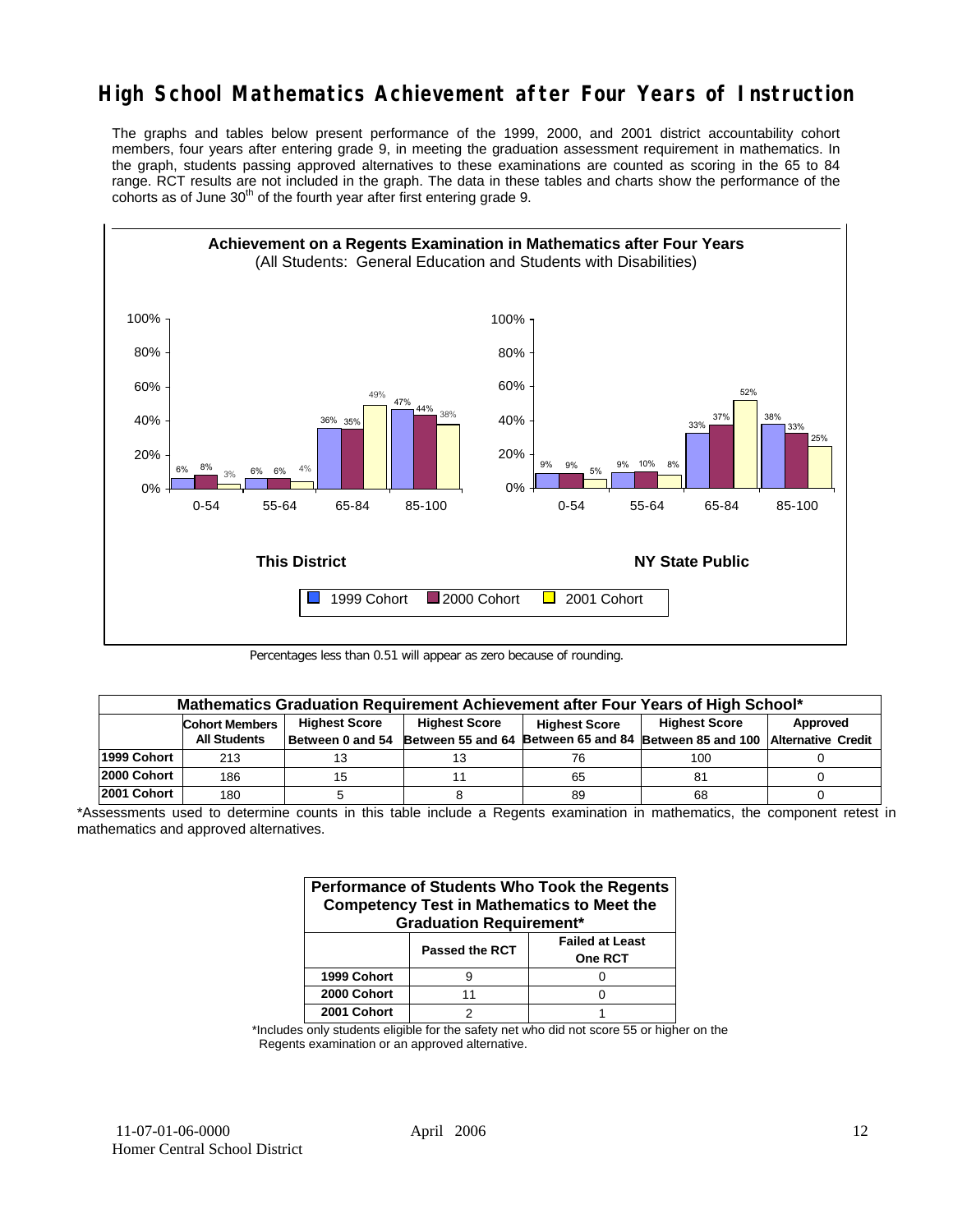### **Cohort Graduation Rates**

 Students were counted as graduates if they earned a local diploma with or without a Regents endorsement by August 31<sup>st</sup> of the fourth year after first entering grade 9. The graduation-rate cohort includes students who transferred to general education development (GED) programs. These students were not counted in the 1998, 1999, and 2000 district accountability cohorts for English and mathematics.



Percentages less than 0.51 will appear as zero because of rounding.

| <b>Cohort Graduation Rates</b> |                                  |                                |                                                                      |                            |  |  |  |  |  |  |
|--------------------------------|----------------------------------|--------------------------------|----------------------------------------------------------------------|----------------------------|--|--|--|--|--|--|
|                                | <b>Cohort</b><br>Members*<br>(a) | <b>Transfers to GED</b><br>(b) | <b>Graduation Rate</b><br><b>Cohort</b><br><b>Members</b><br>$(a+b)$ | <b>Number</b><br>Graduated |  |  |  |  |  |  |
| 1998 Cohort                    | 186                              |                                | 186                                                                  | 166                        |  |  |  |  |  |  |
| 1999 Cohort                    | 213                              |                                | 215                                                                  | 193                        |  |  |  |  |  |  |
| 2000 Cohort                    | 186                              |                                | 190                                                                  | 163                        |  |  |  |  |  |  |

 $*$ Count as of August 31 $*$  of the fourth year after first entering grade 9.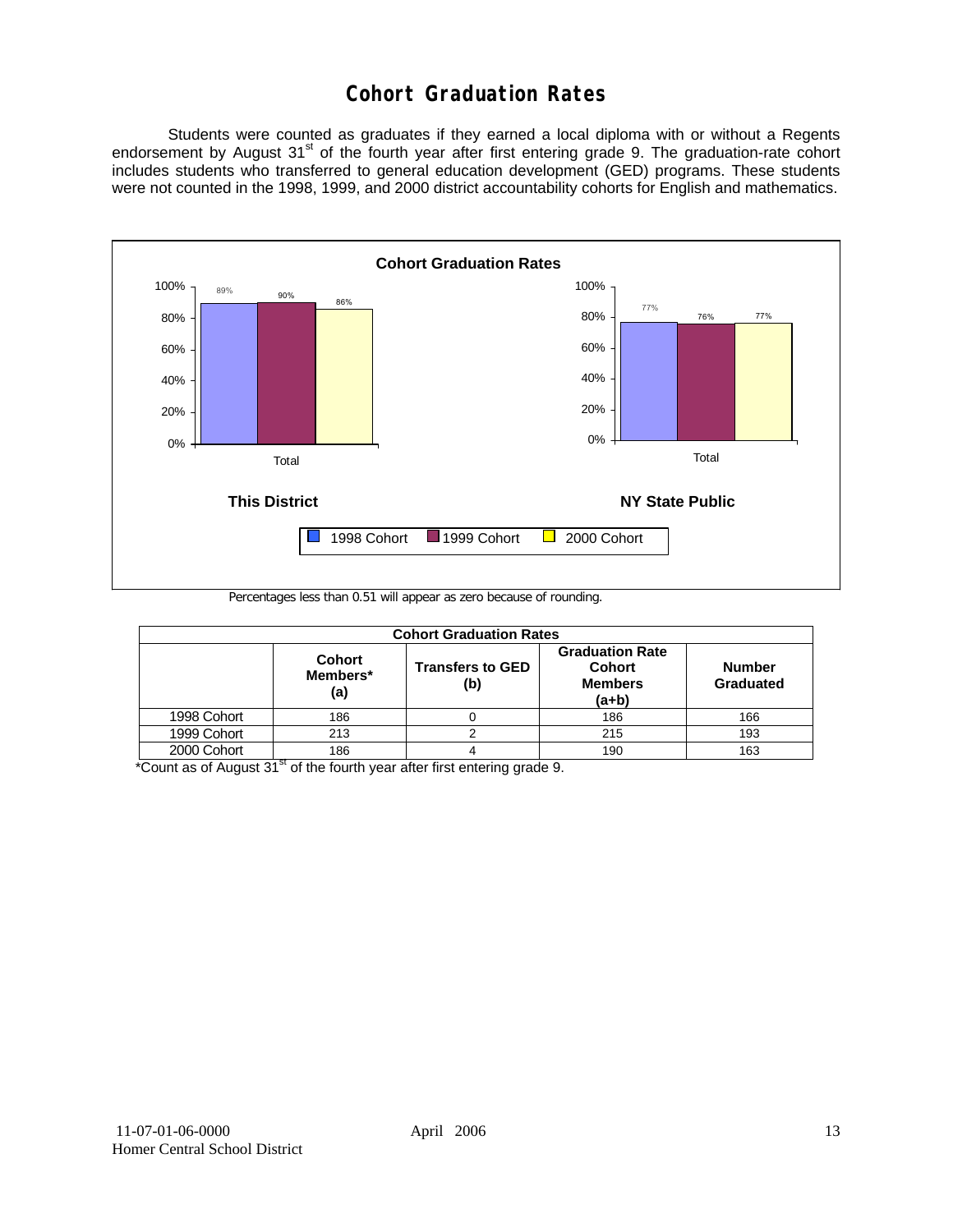# **Analysis of Student Subgroup Performance**

Historically, on State assessments the average performance of Black, Hispanic, and Native American students has been lower than that of White and Asian students. Similarly, students from lowincome families have not performed as well as those from higher income families. A high priority of the Board of Regents is to eliminate these gaps in student performance. In addition, Title I of the federal Elementary and Secondary Education Act includes explicit requirements "to ensure that students served by Title I are given the same opportunity to achieve to high standards and are held to the same high expectations as all students in each State."

This section of the district report card provides performance data for two years by racial/ethnic group, disability status, gender, English proficiency status, income level, and migrant status. The purpose of the student subgroup analyses is to determine if students who perform below the standards in any district tend to fall into particular groups, such as minority students, limited English proficient students, or economically disadvantaged students. If these analyses provide evidence that students in one of the groups achieve at a lower level than other students, the district should examine the reasons for this lower performance and make necessary changes in curriculum, instruction, and student support services to remedy these performance gaps. If your district did not report data for the 2004–05 school year for a subject and grade, a table showing data for subgroups in that subject and grade will not be included in the *Analysis*.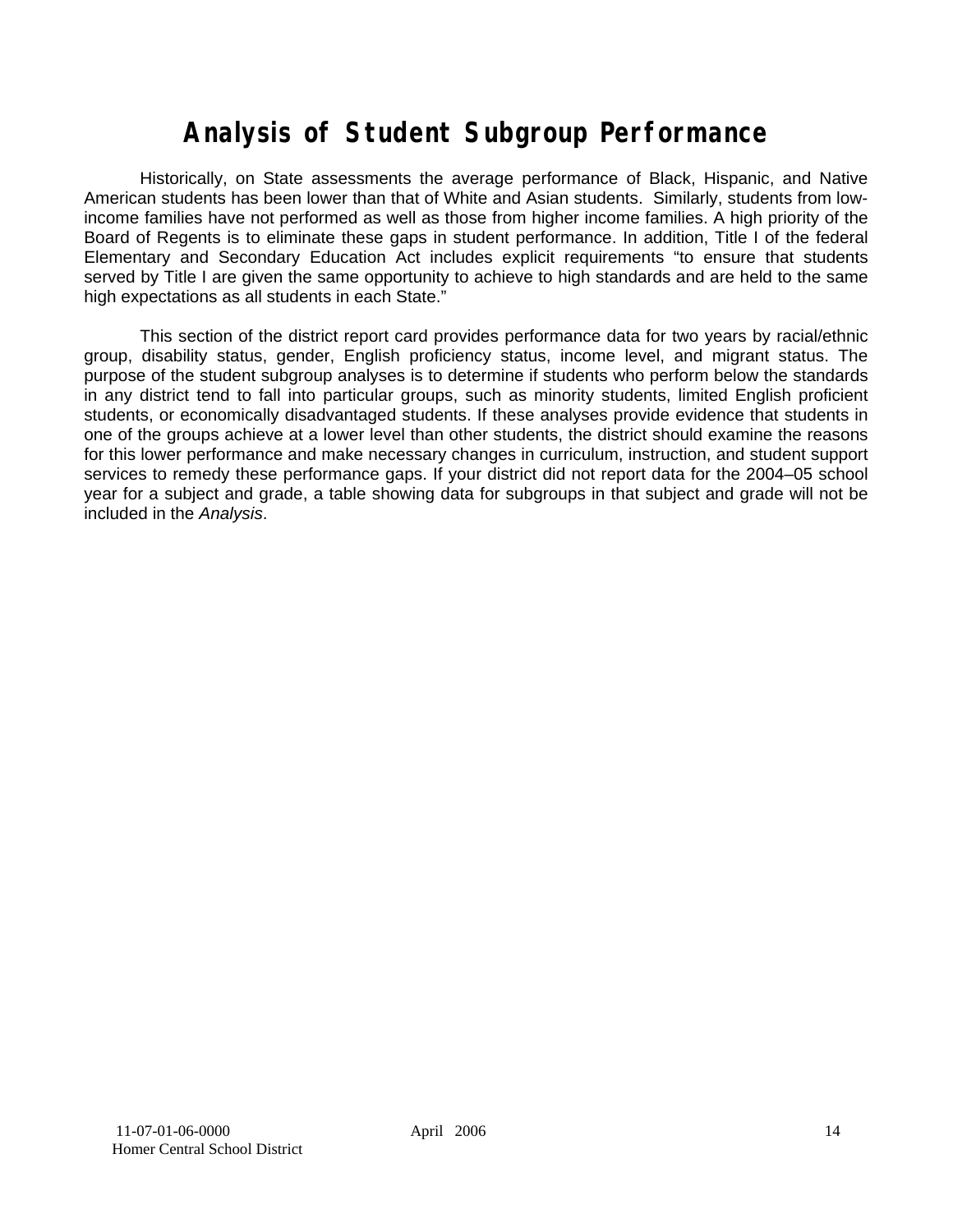### English Language Arts

|                                              |                |         | ັ<br>2003-04                                                      |     | 2004-05       |             |                                                                   |             |  |
|----------------------------------------------|----------------|---------|-------------------------------------------------------------------|-----|---------------|-------------|-------------------------------------------------------------------|-------------|--|
| <b>Student Subgroup</b>                      | <b>Total</b>   |         | <b>Percentages of Tested</b><br><b>Students Scoring at Levels</b> |     | Total         |             | <b>Percentages of Tested</b><br><b>Students Scoring at Levels</b> |             |  |
|                                              | <b>Tested</b>  | $2 - 4$ | $3 - 4$                                                           | 4   | <b>Tested</b> | $2 - 4$     | $3 - 4$                                                           | 4           |  |
| <b>Results by Race/Ethnicity</b>             |                |         |                                                                   |     |               |             |                                                                   |             |  |
| American Indian/Alaskan Native               | 0              | 0%      | 0%                                                                | 0%  | 3             | s           | s                                                                 | s           |  |
| <b>Black</b>                                 | 0              | 0%      | 0%                                                                | 0%  | 1             | s           | s                                                                 | s           |  |
| Hispanic                                     | $\overline{2}$ | s       | s                                                                 | s   | 0             | 0%          | 0%                                                                | 0%          |  |
| Asian or Pacific Islander                    | $\overline{2}$ | s       | $\mathbf s$                                                       | s   | $\mathbf{1}$  | s           | s                                                                 | s           |  |
| White                                        | 169            | s       | $\mathbf S$                                                       | s   | 165           | 94%         | 65%                                                               | 14%         |  |
| Total                                        | 173            | 93%     | 55%                                                               | 10% | 170           | 94%         | 66%                                                               | 15%         |  |
| Small Group Totals (s)                       | 173            | 93%     | 55%                                                               | 10% | 5             | 100%        | 100%                                                              | 40%         |  |
| <b>Results by Disability Status</b>          |                |         |                                                                   |     |               |             |                                                                   |             |  |
| General-education students                   | 145            | 98%     | 62%                                                               | 12% | 145           | 98%         | 74%                                                               | 17%         |  |
| Students with disabilities                   | 28             | 68%     | 21%                                                               | 0%  | 25            | 72%         | 16%                                                               | $0\%$       |  |
| Total                                        | 173            | 93%     | 55%                                                               | 10% | 170           | 94%         | 66%                                                               | 15%         |  |
| <b>Results by Gender</b>                     |                |         |                                                                   |     |               |             |                                                                   |             |  |
| Female                                       | 90             | 93%     | 54%                                                               | 11% | 79            | 95%         | 70%                                                               | 24%         |  |
| Male                                         | 83             | 93%     | 57%                                                               | 8%  | 91            | 93%         | 63%                                                               | 7%          |  |
| Total                                        | 173            | 93%     | 55%                                                               | 10% | 170           | 94%         | 66%                                                               | 15%         |  |
| <b>Results by English Proficiency Status</b> |                |         |                                                                   |     |               |             |                                                                   |             |  |
| English proficient                           | 173            | 93%     | 55%                                                               | 10% | 169           | s           | s                                                                 | s           |  |
| Limited English proficient                   | 0              | 0%      | 0%                                                                | 0%  | 1             | $\mathbf s$ | $\mathbf s$                                                       | $\mathbf s$ |  |
| Total                                        | 173            | 93%     | 55%                                                               | 10% | 170           | 94%         | 66%                                                               | 15%         |  |
| <b>Results by Income Level</b>               |                |         |                                                                   |     |               |             |                                                                   |             |  |
| Economically disadvantaged                   | 44             | 82%     | 34%                                                               | 2%  | 36            | 92%         | 56%                                                               | 11%         |  |
| Not disadvantaged                            | 129            | 97%     | 63%                                                               | 12% | 134           | 95%         | 69%                                                               | 16%         |  |
| Total                                        | 173            | 93%     | 55%                                                               | 10% | 170           | 94%         | 66%                                                               | 15%         |  |
| <b>Results by Migrant Status</b>             |                |         |                                                                   |     |               |             |                                                                   |             |  |
| Migrant family                               | $\mathbf 0$    | 0%      | 0%                                                                | 0%  | 0             | 0%          | 0%                                                                | 0%          |  |
| Not migrant family                           | 173            | 93%     | 55%                                                               | 10% | 170           | 94%         | 66%                                                               | 15%         |  |
| Total                                        | 173            | 93%     | 55%                                                               | 10% | 170           | 94%         | 66%                                                               | 15%         |  |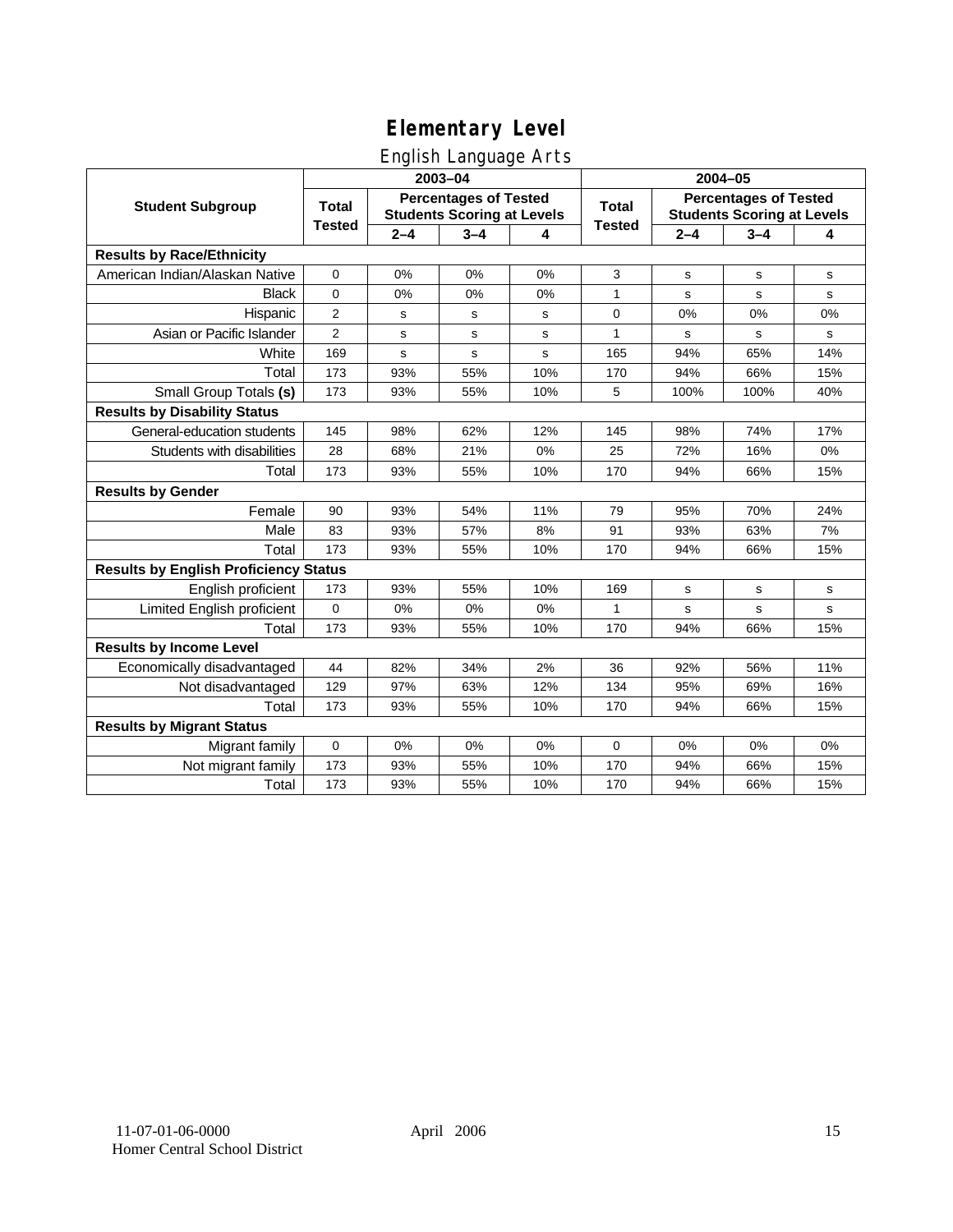### Mathematics

|                                              |                |         | 2003-04                                                           |     | 2004-05       |         |                                                                   |     |
|----------------------------------------------|----------------|---------|-------------------------------------------------------------------|-----|---------------|---------|-------------------------------------------------------------------|-----|
| <b>Student Subgroup</b>                      | <b>Total</b>   |         | <b>Percentages of Tested</b><br><b>Students Scoring at Levels</b> |     | Total         |         | <b>Percentages of Tested</b><br><b>Students Scoring at Levels</b> |     |
|                                              | <b>Tested</b>  | $2 - 4$ | $3 - 4$                                                           | 4   | <b>Tested</b> | $2 - 4$ | $3 - 4$                                                           | 4   |
| <b>Results by Race/Ethnicity</b>             |                |         |                                                                   |     |               |         |                                                                   |     |
| American Indian/Alaskan Native               | 0              | 0%      | 0%                                                                | 0%  | 3             | s       | s                                                                 | s   |
| <b>Black</b>                                 | 1              | s       | s                                                                 | s   | 1             | s       | s                                                                 | s   |
| Hispanic                                     | $\overline{2}$ | s       | s                                                                 | s   | $\mathbf 0$   | 0%      | 0%                                                                | 0%  |
| Asian or Pacific Islander                    | $\overline{2}$ | s       | s                                                                 | s   | 1             | s       | s                                                                 | s   |
| White                                        | 171            | 98%     | 75%                                                               | 17% | 168           | 100%    | 88%                                                               | 32% |
| Total                                        | 176            | 98%     | 76%                                                               | 18% | 173           | 100%    | 88%                                                               | 33% |
| Small Group Totals (s)                       | 5              | 100%    | 100%                                                              | 60% | 5             | 100%    | 100%                                                              | 60% |
| <b>Results by Disability Status</b>          |                |         |                                                                   |     |               |         |                                                                   |     |
| General-education students                   | 147            | 99%     | 78%                                                               | 22% | 149           | 100%    | 89%                                                               | 36% |
| Students with disabilities                   | 29             | 90%     | 62%                                                               | 0%  | 24            | 100%    | 79%                                                               | 13% |
| Total                                        | 176            | 98%     | 76%                                                               | 18% | 173           | 100%    | 88%                                                               | 33% |
| <b>Results by Gender</b>                     |                |         |                                                                   |     |               |         |                                                                   |     |
| Female                                       | 92             | 96%     | 71%                                                               | 21% | 79            | 100%    | 86%                                                               | 37% |
| Male                                         | 84             | 100%    | 81%                                                               | 15% | 94            | 100%    | 89%                                                               | 30% |
| Total                                        | 176            | 98%     | 76%                                                               | 18% | 173           | 100%    | 88%                                                               | 33% |
| <b>Results by English Proficiency Status</b> |                |         |                                                                   |     |               |         |                                                                   |     |
| English proficient                           | 176            | 98%     | 76%                                                               | 18% | 172           | s       | s                                                                 | s   |
| Limited English proficient                   | $\Omega$       | 0%      | 0%                                                                | 0%  | 1             | s       | s                                                                 | s   |
| Total                                        | 176            | 98%     | 76%                                                               | 18% | 173           | 100%    | 88%                                                               | 33% |
| <b>Results by Income Level</b>               |                |         |                                                                   |     |               |         |                                                                   |     |
| Economically disadvantaged                   | 44             | 95%     | 64%                                                               | 2%  | 37            | 100%    | 81%                                                               | 19% |
| Not disadvantaged                            | 132            | 98%     | 80%                                                               | 23% | 136           | 100%    | 90%                                                               | 37% |
| Total                                        | 176            | 98%     | 76%                                                               | 18% | 173           | 100%    | 88%                                                               | 33% |
| <b>Results by Migrant Status</b>             |                |         |                                                                   |     |               |         |                                                                   |     |
| Migrant family                               | 0              | 0%      | 0%                                                                | 0%  | $\Omega$      | 0%      | 0%                                                                | 0%  |
| Not migrant family                           | 176            | 98%     | 76%                                                               | 18% | 173           | 100%    | 88%                                                               | 33% |
| Total                                        | 176            | 98%     | 76%                                                               | 18% | 173           | 100%    | 88%                                                               | 33% |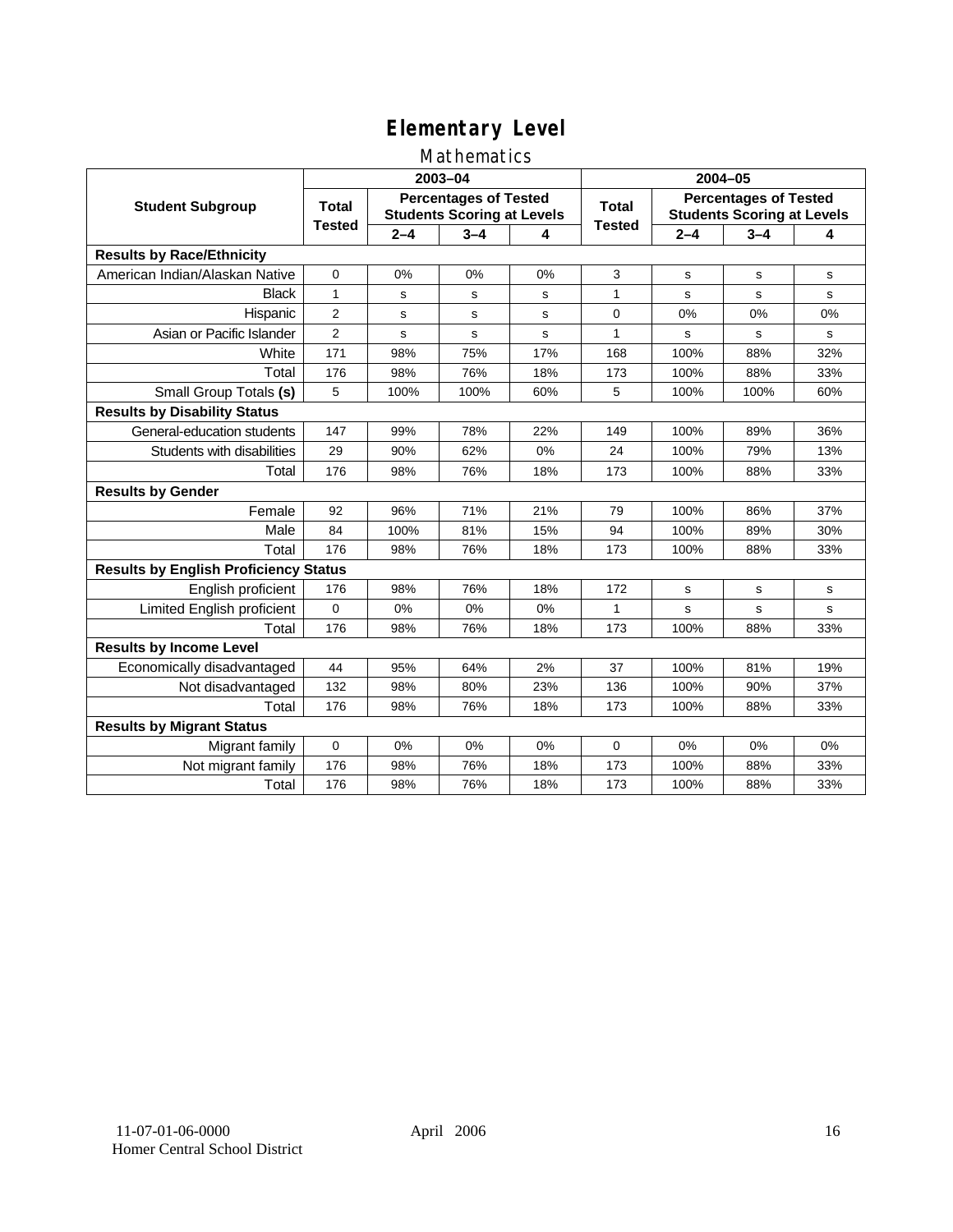#### **Science**

|                                              | 2003-04                |         |                                                                   |             | 2004-05                       |         |                                                                   |     |
|----------------------------------------------|------------------------|---------|-------------------------------------------------------------------|-------------|-------------------------------|---------|-------------------------------------------------------------------|-----|
| <b>Student Subgroup</b>                      | Total<br><b>Tested</b> |         | <b>Percentages of Tested</b><br><b>Students Scoring at Levels</b> |             | <b>Total</b><br><b>Tested</b> |         | <b>Percentages of Tested</b><br><b>Students Scoring at Levels</b> |     |
|                                              |                        | $2 - 4$ | $3 - 4$                                                           | 4           |                               | $2 - 4$ | $3 - 4$                                                           | 4   |
| <b>Results by Race/Ethnicity</b>             |                        |         |                                                                   |             |                               |         |                                                                   |     |
| American Indian/Alaskan Native               | 0                      | 0%      | 0%                                                                | 0%          | 3                             | s       | $\mathbf s$                                                       | s   |
| <b>Black</b>                                 | $\mathbf{1}$           | s       | s                                                                 | s           | 1                             | s       | s                                                                 | s   |
| Hispanic                                     | $\overline{2}$         | s       | s                                                                 | $\mathbf s$ | $\mathbf 0$                   | 0%      | 0%                                                                | 0%  |
| Asian or Pacific Islander                    | $\overline{2}$         | s       | s                                                                 | s           | $\mathbf{1}$                  | s       | s                                                                 | s   |
| White                                        | 170                    | 99%     | 91%                                                               | 37%         | 169                           | 98%     | 93%                                                               | 47% |
| Total                                        | 175                    | 99%     | 91%                                                               | 37%         | 174                           | 98%     | 93%                                                               | 48% |
| Small Group Totals (s)                       | 5                      | 100%    | 100%                                                              | 40%         | 5                             | 100%    | 100%                                                              | 80% |
| <b>Results by Disability Status</b>          |                        |         |                                                                   |             |                               |         |                                                                   |     |
| General-education students                   | 146                    | 99%     | 92%                                                               | 40%         | 150                           | 99%     | 93%                                                               | 51% |
| Students with disabilities                   | 29                     | 100%    | 86%                                                               | 21%         | 24                            | 96%     | 92%                                                               | 29% |
| Total                                        | 175                    | 99%     | 91%                                                               | 37%         | 174                           | 98%     | 93%                                                               | 48% |
| <b>Results by Gender</b>                     |                        |         |                                                                   |             |                               |         |                                                                   |     |
| Female                                       | 91                     | 100%    | 88%                                                               | 36%         | 79                            | 97%     | 92%                                                               | 51% |
| Male                                         | 84                     | 99%     | 94%                                                               | 38%         | 95                            | 99%     | 94%                                                               | 46% |
| Total                                        | 175                    | 99%     | 91%                                                               | 37%         | 174                           | 98%     | 93%                                                               | 48% |
| <b>Results by English Proficiency Status</b> |                        |         |                                                                   |             |                               |         |                                                                   |     |
| English proficient                           | 175                    | 99%     | 91%                                                               | 37%         | 173                           | s       | s                                                                 | s   |
| Limited English proficient                   | $\mathbf 0$            | 0%      | 0%                                                                | 0%          | $\mathbf{1}$                  | s       | s                                                                 | s   |
| Total                                        | 175                    | 99%     | 91%                                                               | 37%         | 174                           | 98%     | 93%                                                               | 48% |
| <b>Results by Income Level</b>               |                        |         |                                                                   |             |                               |         |                                                                   |     |
| Economically disadvantaged                   | 44                     | 98%     | 86%                                                               | 16%         | 36                            | 97%     | 94%                                                               | 36% |
| Not disadvantaged                            | 131                    | 100%    | 92%                                                               | 44%         | 138                           | 99%     | 93%                                                               | 51% |
| Total                                        | 175                    | 99%     | 91%                                                               | 37%         | 174                           | 98%     | 93%                                                               | 48% |
| <b>Results by Migrant Status</b>             |                        |         |                                                                   |             |                               |         |                                                                   |     |
| Migrant family                               | 0                      | 0%      | 0%                                                                | 0%          | $\mathbf 0$                   | 0%      | 0%                                                                | 0%  |
| Not migrant family                           | 175                    | 99%     | 91%                                                               | 37%         | 174                           | 98%     | 93%                                                               | 48% |
| Total                                        | 175                    | 99%     | 91%                                                               | 37%         | 174                           | 98%     | 93%                                                               | 48% |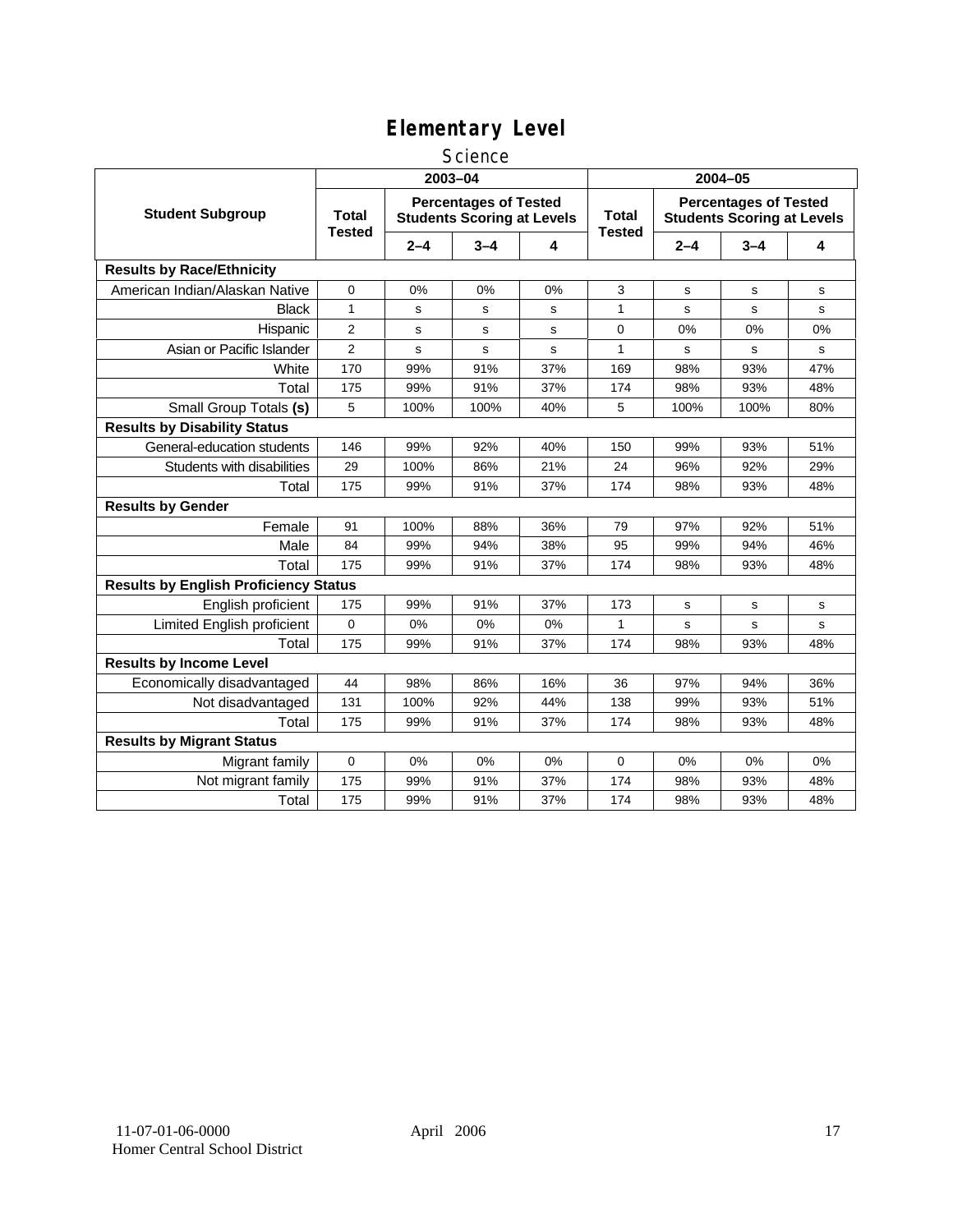### English Language Arts

|                                              |                |             | ັ<br>2003-04                                                      |     | 2004-05       |         |                                                                   |    |  |
|----------------------------------------------|----------------|-------------|-------------------------------------------------------------------|-----|---------------|---------|-------------------------------------------------------------------|----|--|
| <b>Student Subgroup</b>                      | <b>Total</b>   |             | <b>Percentages of Tested</b><br><b>Students Scoring at Levels</b> |     | <b>Total</b>  |         | <b>Percentages of Tested</b><br><b>Students Scoring at Levels</b> |    |  |
|                                              | <b>Tested</b>  | $2 - 4$     | $3 - 4$                                                           | 4   | <b>Tested</b> | $2 - 4$ | $3 - 4$                                                           | 4  |  |
| <b>Results by Race/Ethnicity</b>             |                |             |                                                                   |     |               |         |                                                                   |    |  |
| American Indian/Alaskan Native               | 1              | $\mathbf s$ | s                                                                 | s   | $\mathbf 0$   | 0%      | 0%                                                                | 0% |  |
| <b>Black</b>                                 | 0              | 0%          | 0%                                                                | 0%  | 1             | s       | s                                                                 | s  |  |
| Hispanic                                     | $\overline{2}$ | s           | s                                                                 | s   | 0             | 0%      | 0%                                                                | 0% |  |
| Asian or Pacific Islander                    | 5              | s           | $\mathbf s$                                                       | s   | $\mathbf 0$   | 0%      | 0%                                                                | 0% |  |
| White                                        | 199            | 94%         | 51%                                                               | 8%  | 196           | s       | s                                                                 | s  |  |
| Total                                        | 207            | 95%         | 52%                                                               | 9%  | 197           | 94%     | 54%                                                               | 6% |  |
| Small Group Totals (s)                       | 8              | 100%        | 75%                                                               | 25% | 197           | 94%     | 54%                                                               | 6% |  |
| <b>Results by Disability Status</b>          |                |             |                                                                   |     |               |         |                                                                   |    |  |
| General-education students                   | 184            | 98%         | 58%                                                               | 10% | 170           | 98%     | 61%                                                               | 7% |  |
| Students with disabilities                   | 23             | 65%         | 4%                                                                | 0%  | 27            | 74%     | 11%                                                               | 0% |  |
| Total                                        | 207            | 95%         | 52%                                                               | 9%  | 197           | 94%     | 54%                                                               | 6% |  |
| <b>Results by Gender</b>                     |                |             |                                                                   |     |               |         |                                                                   |    |  |
| Female                                       | 105            | 98%         | 58%                                                               | 13% | 97            | 94%     | 55%                                                               | 4% |  |
| Male                                         | 102            | 91%         | 46%                                                               | 4%  | 100           | 95%     | 53%                                                               | 8% |  |
| Total                                        | 207            | 95%         | 52%                                                               | 9%  | 197           | 94%     | 54%                                                               | 6% |  |
| <b>Results by English Proficiency Status</b> |                |             |                                                                   |     |               |         |                                                                   |    |  |
| English proficient                           | 207            | 95%         | 52%                                                               | 9%  | 197           | 94%     | 54%                                                               | 6% |  |
| Limited English proficient                   | $\Omega$       | 0%          | 0%                                                                | 0%  | $\Omega$      | 0%      | 0%                                                                | 0% |  |
| Total                                        | 207            | 95%         | 52%                                                               | 9%  | 197           | 94%     | 54%                                                               | 6% |  |
| <b>Results by Income Level</b>               |                |             |                                                                   |     |               |         |                                                                   |    |  |
| Economically disadvantaged                   | 30             | 80%         | 20%                                                               | 0%  | 37            | 86%     | 19%                                                               | 0% |  |
| Not disadvantaged                            | 177            | 97%         | 58%                                                               | 10% | 160           | 96%     | 62%                                                               | 8% |  |
| Total                                        | 207            | 95%         | 52%                                                               | 9%  | 197           | 94%     | 54%                                                               | 6% |  |
| <b>Results by Migrant Status</b>             |                |             |                                                                   |     |               |         |                                                                   |    |  |
| Migrant family                               | $\mathbf 0$    | 0%          | 0%                                                                | 0%  | $\mathbf 0$   | 0%      | 0%                                                                | 0% |  |
| Not migrant family                           | 207            | 95%         | 52%                                                               | 9%  | 197           | 94%     | 54%                                                               | 6% |  |
| Total                                        | 207            | 95%         | 52%                                                               | 9%  | 197           | 94%     | 54%                                                               | 6% |  |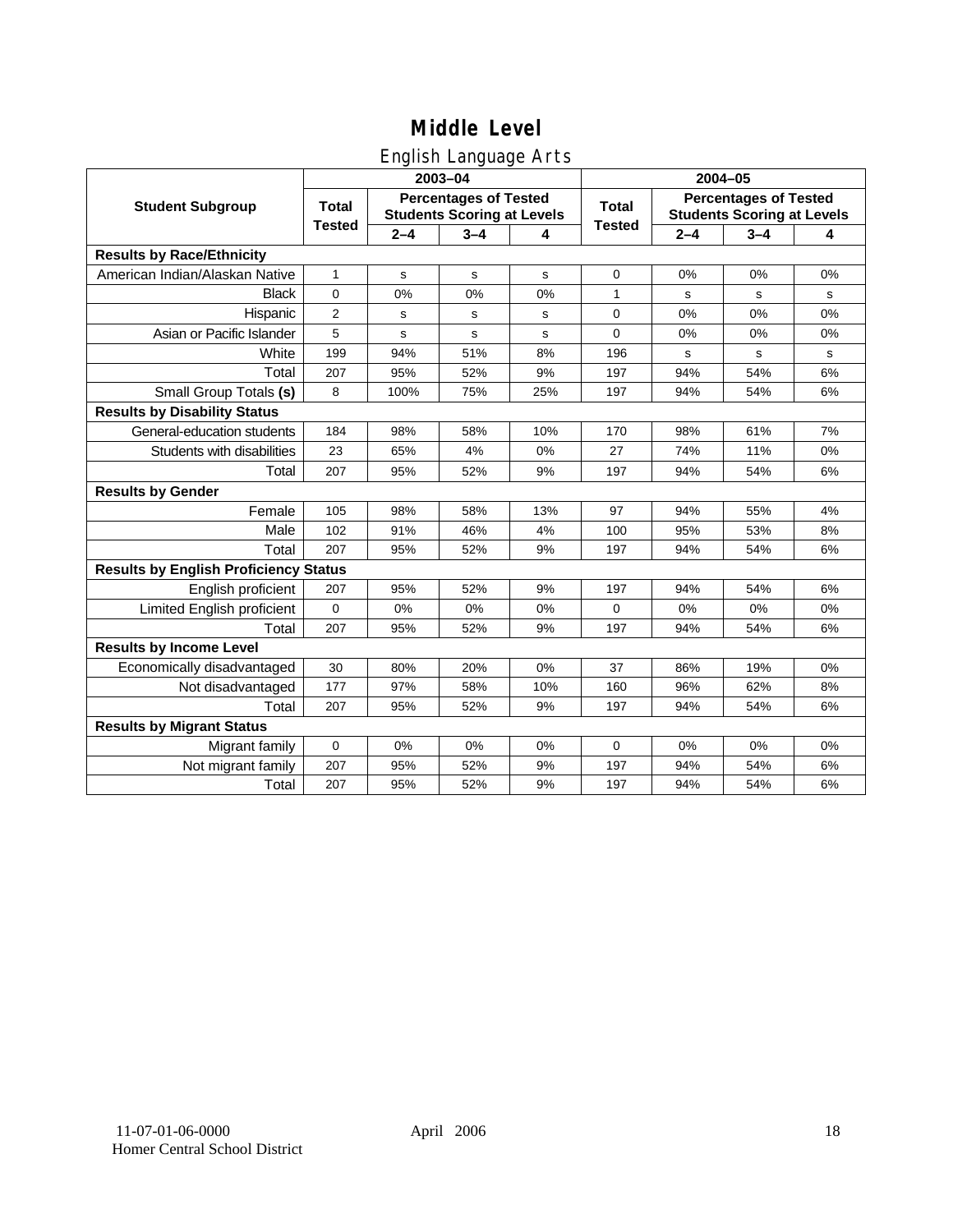### Mathematics

|                                              |                |             | 2003-04                                                           |     | 2004-05       |         |                                                                   |             |
|----------------------------------------------|----------------|-------------|-------------------------------------------------------------------|-----|---------------|---------|-------------------------------------------------------------------|-------------|
| <b>Student Subgroup</b>                      | <b>Total</b>   |             | <b>Percentages of Tested</b><br><b>Students Scoring at Levels</b> |     | Total         |         | <b>Percentages of Tested</b><br><b>Students Scoring at Levels</b> |             |
|                                              | <b>Tested</b>  | $2 - 4$     | $3 - 4$                                                           | 4   | <b>Tested</b> | $2 - 4$ | $3 - 4$                                                           | 4           |
| <b>Results by Race/Ethnicity</b>             |                |             |                                                                   |     |               |         |                                                                   |             |
| American Indian/Alaskan Native               | $\mathbf{1}$   | s           | s                                                                 | s   | $\Omega$      | 0%      | 0%                                                                | 0%          |
| <b>Black</b>                                 | $\Omega$       | 0%          | 0%                                                                | 0%  | 1             | s       | s                                                                 | s           |
| Hispanic                                     | $\overline{2}$ | s           | s                                                                 | s   | $\mathbf 0$   | 0%      | 0%                                                                | 0%          |
| Asian or Pacific Islander                    | 4              | $\mathbf s$ | s                                                                 | s   | $\mathbf 0$   | 0%      | 0%                                                                | 0%          |
| White                                        | 196            | 96%         | 66%                                                               | 12% | 196           | s       | s                                                                 | $\mathbf s$ |
| Total                                        | 203            | 96%         | 67%                                                               | 13% | 197           | 92%     | 50%                                                               | 6%          |
| Small Group Totals (s)                       | $\overline{7}$ | 100%        | 86%                                                               | 29% | 197           | 92%     | 50%                                                               | 6%          |
| <b>Results by Disability Status</b>          |                |             |                                                                   |     |               |         |                                                                   |             |
| General-education students                   | 182            | 99%         | 74%                                                               | 14% | 171           | 96%     | 55%                                                               | 6%          |
| Students with disabilities                   | 21             | 71%         | 10%                                                               | 0%  | 26            | 65%     | 19%                                                               | 0%          |
| Total                                        | 203            | 96%         | 67%                                                               | 13% | 197           | 92%     | 50%                                                               | 6%          |
| <b>Results by Gender</b>                     |                |             |                                                                   |     |               |         |                                                                   |             |
| Female                                       | 102            | 99%         | 72%                                                               | 13% | 97            | 91%     | 39%                                                               | 1%          |
| Male                                         | 101            | 93%         | 62%                                                               | 13% | 100           | 94%     | 61%                                                               | 10%         |
| Total                                        | 203            | 96%         | 67%                                                               | 13% | 197           | 92%     | 50%                                                               | 6%          |
| <b>Results by English Proficiency Status</b> |                |             |                                                                   |     |               |         |                                                                   |             |
| English proficient                           | 203            | 96%         | 67%                                                               | 13% | 197           | 92%     | 50%                                                               | 6%          |
| Limited English proficient                   | 0              | 0%          | 0%                                                                | 0%  | 0             | 0%      | 0%                                                                | 0%          |
| Total                                        | 203            | 96%         | 67%                                                               | 13% | 197           | 92%     | 50%                                                               | 6%          |
| <b>Results by Income Level</b>               |                |             |                                                                   |     |               |         |                                                                   |             |
| Economically disadvantaged                   | 25             | 84%         | 52%                                                               | 0%  | 36            | 92%     | 36%                                                               | 0%          |
| Not disadvantaged                            | 178            | 98%         | 69%                                                               | 15% | 161           | 93%     | 53%                                                               | 7%          |
| Total                                        | 203            | 96%         | 67%                                                               | 13% | 197           | 92%     | 50%                                                               | 6%          |
| <b>Results by Migrant Status</b>             |                |             |                                                                   |     |               |         |                                                                   |             |
| Migrant family                               | 0              | 0%          | 0%                                                                | 0%  | $\Omega$      | 0%      | 0%                                                                | 0%          |
| Not migrant family                           | 203            | 96%         | 67%                                                               | 13% | 197           | 92%     | 50%                                                               | 6%          |
| Total                                        | 203            | 96%         | 67%                                                               | 13% | 197           | 92%     | 50%                                                               | 6%          |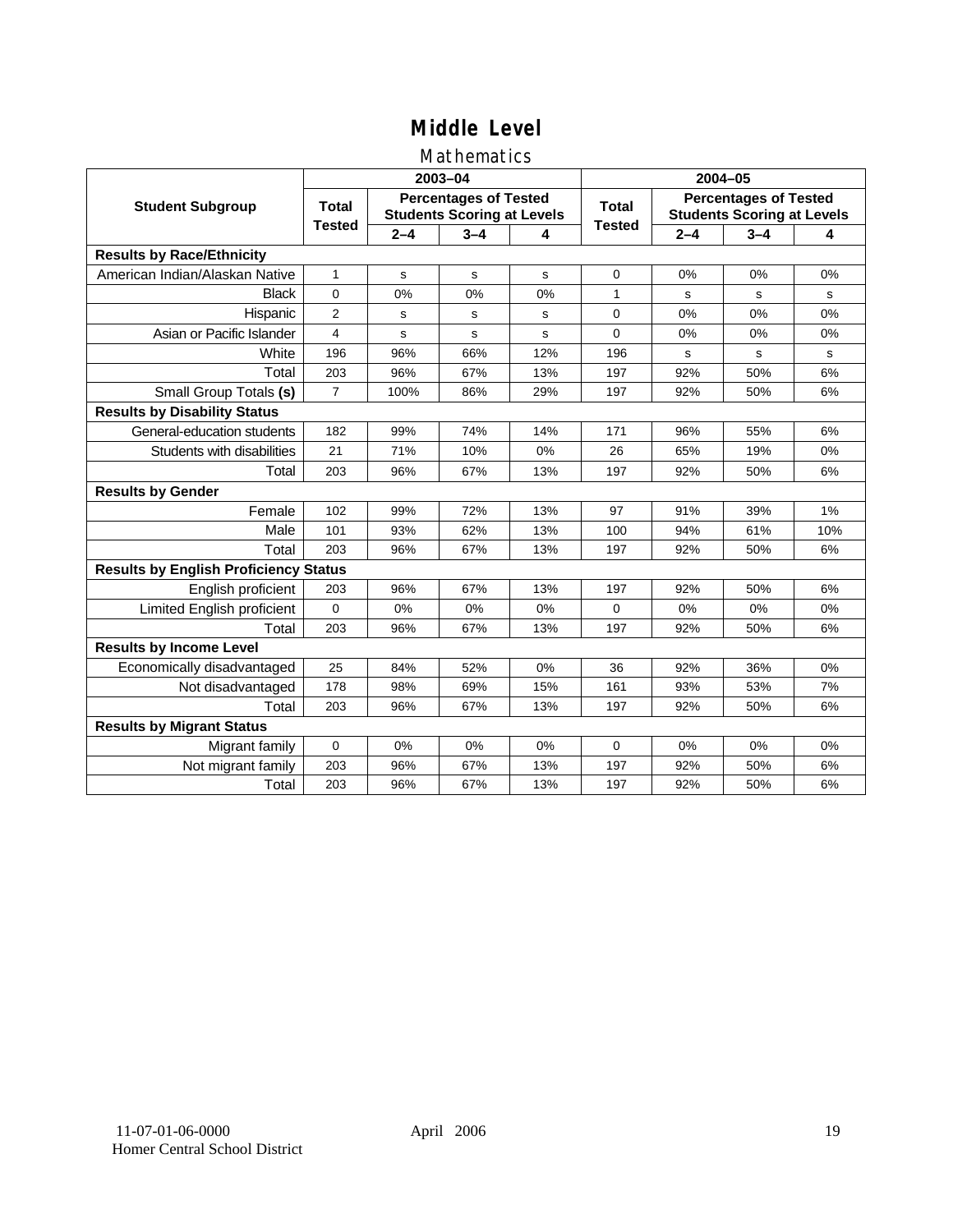#### Science

|                                              |                 | 2003-04 |                                                                   |       |               | 2004-05     |                                                                   |     |  |
|----------------------------------------------|-----------------|---------|-------------------------------------------------------------------|-------|---------------|-------------|-------------------------------------------------------------------|-----|--|
| <b>Student Subgroup</b>                      | <b>Total</b>    |         | <b>Percentages of Tested</b><br><b>Students Scoring at Levels</b> |       | <b>Total</b>  |             | <b>Percentages of Tested</b><br><b>Students Scoring at Levels</b> |     |  |
|                                              | <b>Tested</b>   | $2 - 4$ | $3 - 4$                                                           | 4     | <b>Tested</b> | $2 - 4$     | $3 - 4$                                                           | 4   |  |
| <b>Results by Race/Ethnicity</b>             |                 |         |                                                                   |       |               |             |                                                                   |     |  |
| American Indian/Alaskan Native               | $\mathbf{1}$    | s       | s                                                                 | s     | $\Omega$      | 0%          | 0%                                                                | 0%  |  |
| <b>Black</b>                                 | 0               | 0%      | 0%                                                                | 0%    | 1             | s           | s                                                                 | s   |  |
| Hispanic                                     | $\overline{2}$  | s       | s                                                                 | s     | $\Omega$      | 0%          | 0%                                                                | 0%  |  |
| Asian or Pacific Islander                    | 4               | s       | s                                                                 | s     | 0             | 0%          | 0%                                                                | 0%  |  |
| White                                        | 192             | 100%    | 95%                                                               | 52%   | 195           | $\mathbf s$ | s                                                                 | s   |  |
| Total                                        | 199             | 100%    | 95%                                                               | 53%   | 196           | 97%         | 90%                                                               | 49% |  |
| Small Group Totals (s)                       | $\overline{7}$  | 100%    | 86%                                                               | 71%   | 196           | 97%         | 90%                                                               | 49% |  |
| <b>Results by Disability Status</b>          |                 |         |                                                                   |       |               |             |                                                                   |     |  |
| General-education students                   | 180             | 100%    | 97%                                                               | 58%   | 170           | 99%         | 94%                                                               | 54% |  |
| Students with disabilities                   | $\overline{19}$ | 100%    | 79%                                                               | 5%    | 26            | 85%         | 65%                                                               | 19% |  |
| Total                                        | 199             | 100%    | 95%                                                               | 53%   | 196           | 97%         | 90%                                                               | 49% |  |
| <b>Results by Gender</b>                     |                 |         |                                                                   |       |               |             |                                                                   |     |  |
| Female                                       | 102             | 100%    | 96%                                                               | 54%   | 97            | 95%         | 86%                                                               | 36% |  |
| Male                                         | 97              | 100%    | 94%                                                               | 52%   | 99            | 100%        | 94%                                                               | 63% |  |
| Total                                        | 199             | 100%    | 95%                                                               | 53%   | 196           | 97%         | 90%                                                               | 49% |  |
| <b>Results by English Proficiency Status</b> |                 |         |                                                                   |       |               |             |                                                                   |     |  |
| English proficient                           | 199             | 100%    | 95%                                                               | 53%   | 196           | 97%         | 90%                                                               | 49% |  |
| <b>Limited English proficient</b>            | $\Omega$        | $0\%$   | 0%                                                                | $0\%$ | 0             | 0%          | 0%                                                                | 0%  |  |
| Total                                        | 199             | 100%    | 95%                                                               | 53%   | 196           | 97%         | 90%                                                               | 49% |  |
| <b>Results by Income Level</b>               |                 |         |                                                                   |       |               |             |                                                                   |     |  |
| Economically disadvantaged                   | 25              | 100%    | 80%                                                               | 24%   | 36            | 92%         | 69%                                                               | 31% |  |
| Not disadvantaged                            | 174             | 100%    | 97%                                                               | 57%   | 160           | 99%         | 94%                                                               | 54% |  |
| Total                                        | 199             | 100%    | 95%                                                               | 53%   | 196           | 97%         | 90%                                                               | 49% |  |
| <b>Results by Migrant Status</b>             |                 |         |                                                                   |       |               |             |                                                                   |     |  |
| Migrant family                               | $\mathbf 0$     | 0%      | 0%                                                                | 0%    | 0             | 0%          | 0%                                                                | 0%  |  |
| Not migrant family                           | 199             | 100%    | 95%                                                               | 53%   | 196           | 97%         | 90%                                                               | 49% |  |
| Total                                        | 199             | 100%    | 95%                                                               | 53%   | 196           | 97%         | 90%                                                               | 49% |  |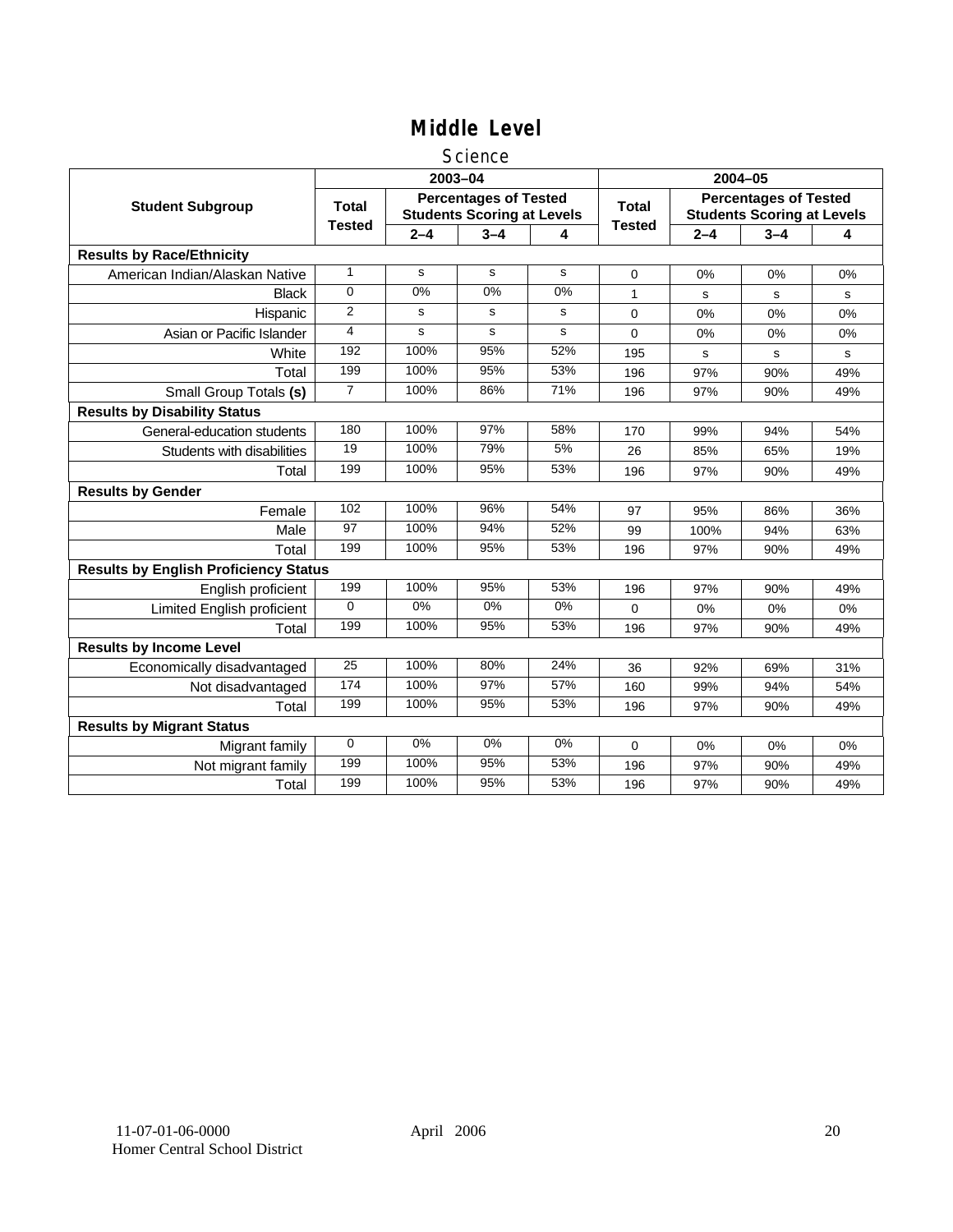### **2000 and 2001 High School Cohorts**

General-education students who first entered ninth grade in 2000 or 2001 must score 55 or higher on Regents English and mathematics examinations to graduate. During the phase-in of the Regents examination graduation requirements, all students (with district board of education approval) may qualify for a local diploma by earning a score of 55–64 on the required Regents examinations; a score of 65 or higher is required for a Regents diploma. Students with disabilities and certain students with a Section 504 Accommodation Plan may qualify for a local diploma by passing Regents competency tests. The data in these tables show the performance of the cohorts as of June 30<sup>th</sup> of the fourth year after first entering grade 9.

#### **Performance on the English Assessment Requirement for Graduation**

|                                              | 2000 Cohort                  |                          |                |                   |                                  | 2001 Cohort     |                          |              |                   |                          |
|----------------------------------------------|------------------------------|--------------------------|----------------|-------------------|----------------------------------|-----------------|--------------------------|--------------|-------------------|--------------------------|
| <b>Student Subgroup</b>                      |                              | <b>Count of Students</b> |                |                   | <b>Percent</b><br><b>Meeting</b> |                 | <b>Count of Students</b> |              | <b>Percent</b>    |                          |
|                                              | <b>Students</b><br>in Cohort | by Score                 |                |                   |                                  | <b>Students</b> | by Score                 |              | <b>Meeting</b>    |                          |
|                                              |                              | <b>Regents</b>           |                | Pass-             | Gradu-                           | in              | <b>Regents</b>           |              | Pass-             | Gradua-                  |
|                                              |                              | $55 -$<br>64             | $65 -$<br>100  | ed<br><b>RCTs</b> | ation<br>Require-<br>ment        | <b>Cohort</b>   | $55 -$<br>64             | $65-$<br>100 | ed<br><b>RCTs</b> | tion<br>Require-<br>ment |
| <b>Results by Race/Ethnicity</b>             |                              |                          |                |                   |                                  |                 |                          |              |                   |                          |
| American Indian/Alaskan Native               | 0                            | 0                        | $\mathbf 0$    | 0                 | 0%                               | 0               | 0                        | $\mathbf 0$  | 0                 | 0%                       |
| <b>Black</b>                                 | $\overline{4}$               | s                        | s              | s                 | s                                | 1               | s                        | s            | s                 | s                        |
| Hispanic                                     | 3                            | S                        | s              | s                 | s                                | 1               | s                        | s            | s                 | s                        |
| Asian or Pacific Islander                    | $\Omega$                     | $\mathbf 0$              | $\mathbf{0}$   | $\overline{0}$    | 0%                               | $\Omega$        | $\mathbf 0$              | 0            | $\overline{0}$    | 0%                       |
| White                                        | 179                          | $\overline{11}$          | 148            | 4                 | 91%                              | 178             | s                        | $\mathbf s$  | s                 | s                        |
| Total                                        | 186                          | 11                       | 155            | 4                 | 91%                              | 180             | 5                        | 159          | $\mathbf{1}$      | 92%                      |
| Small Group Totals (s)                       | $\overline{7}$               | 0                        | $\overline{7}$ | $\Omega$          | 100%                             | 180             | 5                        | 159          | 1                 | 92%                      |
| <b>Results by Disability Status</b>          |                              |                          |                |                   |                                  |                 |                          |              |                   |                          |
| General-education students                   | 151                          | 3                        | 142            | 0                 | 96%                              | 150             | 3                        | 142          | 1                 | 97%                      |
| Students with disabilities                   | 35                           | 8                        | 13             | 4                 | 71%                              | 30              | $\overline{2}$           | 17           | 0                 | 63%                      |
| Total                                        | 186                          | 11                       | 155            | 4                 | 91%                              | 180             | 5                        | 159          | $\mathbf{1}$      | 92%                      |
| <b>Results by Gender</b>                     |                              |                          |                |                   |                                  |                 |                          |              |                   |                          |
| Female                                       | 86                           | 3                        | 76             | $\overline{2}$    | 94%                              | 85              | $\mathbf{1}$             | 78           | $\mathbf{1}$      | 94%                      |
| Male                                         | 100                          | 8                        | 79             | 2                 | 89%                              | 95              | 4                        | 81           | 0                 | 89%                      |
| Total                                        | 186                          | 11                       | 155            | 4                 | 91%                              | 180             | 5                        | 159          | $\mathbf{1}$      | 92%                      |
| <b>Results by English Proficiency Status</b> |                              |                          |                |                   |                                  |                 |                          |              |                   |                          |
| English proficient                           | 186                          | 11                       | 155            | 4                 | 91%                              | 179             | s                        | s            | s                 | $\mathbf s$              |
| Limited English proficient                   | $\Omega$                     | $\mathbf 0$              | $\Omega$       | 0                 | 0%                               | 1               | s                        | s            | s                 | s                        |
| Total                                        | 186                          | 11                       | 155            | 4                 | 91%                              | 180             | 5                        | 159          | 1                 | 92%                      |
| <b>Results by Income Level</b>               |                              |                          |                |                   |                                  |                 |                          |              |                   |                          |
| Economically disadvantaged                   | 11                           | $\mathbf{1}$             | 4              | $\mathbf{1}$      | 55%                              | 19              | $\overline{2}$           | 13           | $\mathbf{1}$      | 84%                      |
| Not disadvantaged                            | 175                          | 10                       | 151            | 3                 | 94%                              | 161             | 3                        | 146          | 0                 | 93%                      |
| Total                                        | 186                          | 11                       | 155            | 4                 | 91%                              | 180             | 5                        | 159          | 1                 | 92%                      |
| <b>Results by Migrant Status</b>             |                              |                          |                |                   |                                  |                 |                          |              |                   |                          |
| Migrant family                               | 0                            | $\mathbf 0$              | $\mathbf 0$    | 0                 | 0%                               | 0               | 0                        | $\mathbf 0$  | 0                 | 0%                       |
| Not migrant family                           | 186                          | 11                       | 155            | 4                 | 91%                              | 180             | 5                        | 159          | $\mathbf{1}$      | 92%                      |
| Total                                        | 186                          | 11                       | 155            | 4                 | 91%                              | 180             | 5                        | 159          | $\mathbf{1}$      | 92%                      |

#### **after Four Years of High School**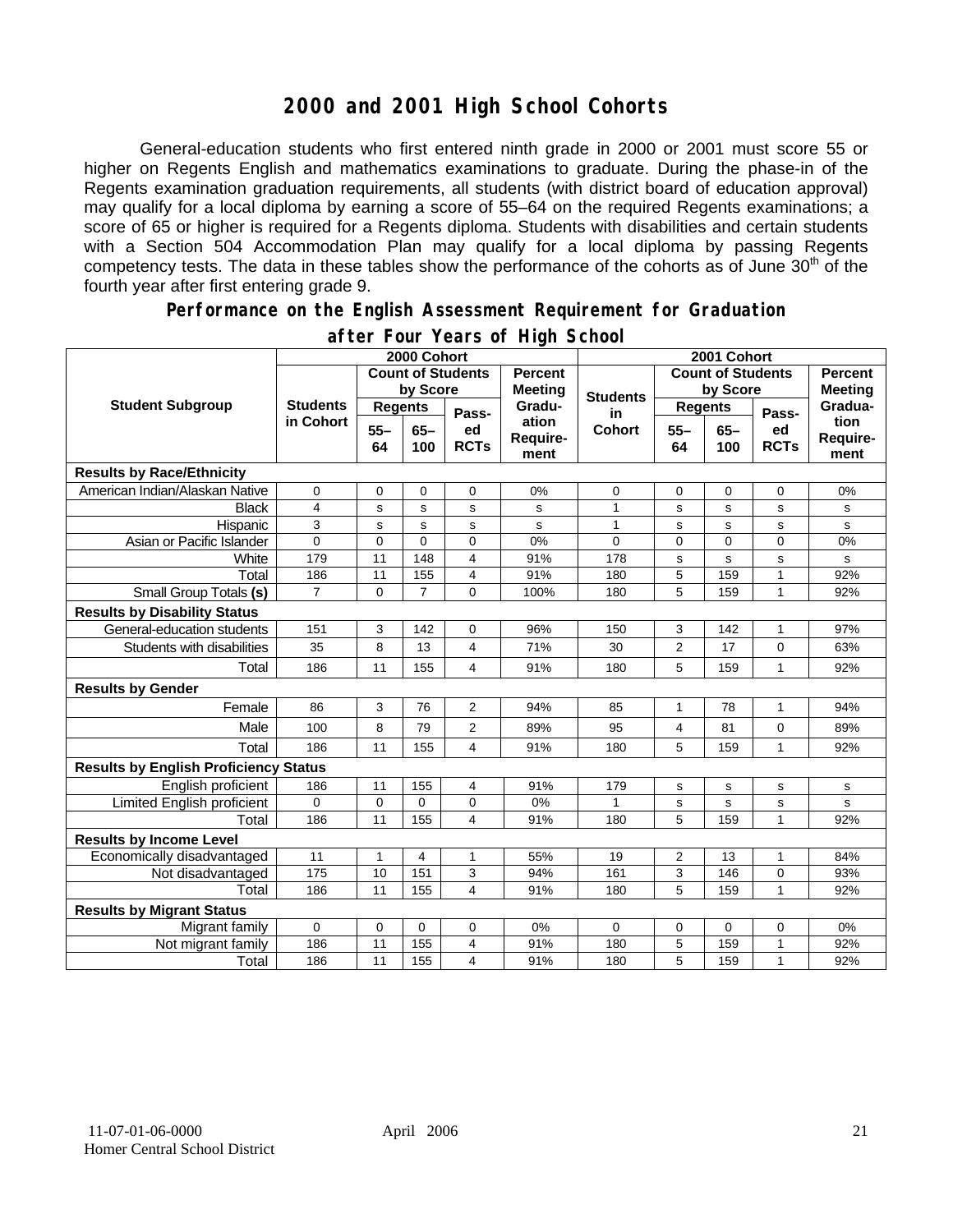#### **Performance on the Mathematics Assessment Requirement for Graduation after Four Years of High School**

|                                              | 21 aaaactoo ah corregi<br>2000 Cohort |                         |          |             |                   | $1$ can $3$ or $1$ ingit control<br>2001 Cohort |                          |             |                         |                |
|----------------------------------------------|---------------------------------------|-------------------------|----------|-------------|-------------------|-------------------------------------------------|--------------------------|-------------|-------------------------|----------------|
| <b>Student Subgroup</b>                      | <b>Count of Students</b>              |                         |          |             | Percent           |                                                 | <b>Count of Students</b> |             |                         | <b>Percent</b> |
|                                              | <b>Students</b><br>in.<br>Cohort      | by Score                |          |             | <b>Meeting</b>    |                                                 | by Score                 |             |                         | <b>Meeting</b> |
|                                              |                                       | <b>Regents</b>          |          |             | Gradu-            | <b>Students</b>                                 | <b>Regents</b>           |             |                         | Gradua-        |
|                                              |                                       | $55 -$                  | $65 -$   | Pass-<br>ed | ation<br>Require- | in<br><b>Cohort</b>                             | $55 -$                   | $65-$       | Pass-<br>ed             | tion           |
|                                              |                                       | 64                      | 100      | <b>RCTs</b> |                   |                                                 | 64                       | 100         | <b>RCTs</b>             | Require-       |
|                                              |                                       |                         |          | ment        |                   |                                                 |                          |             | ment                    |                |
| <b>Results by Race/Ethnicity</b>             |                                       |                         |          |             |                   |                                                 |                          |             |                         |                |
| American Indian/Alaskan Native               | 0                                     | 0                       | 0        | 0           | 0%                | 0                                               | 0                        | 0           | $\mathbf 0$             | 0%             |
| <b>Black</b>                                 | $\overline{4}$                        | s                       | s        | s           | s                 | $\mathbf{1}$                                    | s                        | s           | s                       | s              |
| Hispanic                                     | 3                                     | s                       | s        | s           | s                 | 1                                               | s                        | s           | s                       | $\mathbf{s}$   |
| Asian or Pacific Islander                    | $\Omega$                              | $\Omega$                | $\Omega$ | $\Omega$    | 0%                | $\Omega$                                        | $\Omega$                 | $\Omega$    | $\Omega$                | 0%             |
| White                                        | 179                                   | 10                      | 141      | 11          | 91%               | 178                                             | s                        | s           | s                       | s              |
| Total                                        | 186                                   | 11                      | 146      | 11          | 90%               | 180                                             | 8                        | 157         | $\overline{2}$          | 93%            |
| Small Group Totals (s)                       | $\overline{7}$                        | 1                       | 5        | 0           | 86%               | 180                                             | 8                        | 157         | $\overline{2}$          | 93%            |
| <b>Results by Disability Status</b>          |                                       |                         |          |             |                   |                                                 |                          |             |                         |                |
| General-education students                   | 151                                   | $\overline{7}$          | 136      | 0           | 95%               | 150                                             | 6                        | 141         | 0                       | 98%            |
| Students with disabilities                   | 35                                    | $\overline{\mathbf{4}}$ | 10       | 11          | 71%               | 30                                              | 2                        | 16          | 2                       | 67%            |
| Total                                        | 186                                   | 11                      | 146      | 11          | 90%               | 180                                             | 8                        | 157         | $\overline{2}$          | 93%            |
| <b>Results by Gender</b>                     |                                       |                         |          |             |                   |                                                 |                          |             |                         |                |
| Female                                       | 86                                    | 5                       | 71       | 3           | 92%               | 85                                              | 6                        | 73          | $\mathbf{1}$            | 94%            |
| Male                                         | 100                                   | 6                       | 75       | 8           | 89%               | 95                                              | 2                        | 84          | $\mathbf{1}$            | 92%            |
| Total                                        | 186                                   | 11                      | 146      | 11          | 90%               | 180                                             | 8                        | 157         | $\overline{2}$          | 93%            |
| <b>Results by English Proficiency Status</b> |                                       |                         |          |             |                   |                                                 |                          |             |                         |                |
| English proficient                           | 186                                   | 11                      | 146      | 11          | 90%               | 179                                             | s                        | $\mathbf s$ | s                       | s              |
| <b>Limited English proficient</b>            | $\overline{0}$                        | $\mathbf 0$             | $\Omega$ | 0           | $0\%$             | 1                                               | s                        | $\mathbf s$ | s                       | s              |
| Total                                        | 186                                   | 11                      | 146      | 11          | 90%               | 180                                             | 8                        | 157         | $\overline{2}$          | 93%            |
| <b>Results by Income Level</b>               |                                       |                         |          |             |                   |                                                 |                          |             |                         |                |
| Economically disadvantaged                   | 11                                    | 1                       | 4        | 0           | 45%               | 19                                              | $\overline{2}$           | 15          | 0                       | 89%            |
| Not disadvantaged                            | 175                                   | 10                      | 142      | 11          | 93%               | 161                                             | 6                        | 142         | $\overline{\mathbf{c}}$ | 93%            |
| Total                                        | 186                                   | 11                      | 146      | 11          | 90%               | 180                                             | 8                        | 157         | $\overline{2}$          | 93%            |
| <b>Results by Migrant Status</b>             |                                       |                         |          |             |                   |                                                 |                          |             |                         |                |
| Migrant family                               | 0                                     | 0                       | 0        | 0           | 0%                | 0                                               | 0                        | 0           | 0                       | 0%             |
| Not migrant family                           | 186                                   | 11                      | 146      | 11          | 90%               | 180                                             | 8                        | 157         | $\overline{2}$          | 93%            |
| Total                                        | 186                                   | 11                      | 146      | 11          | 90%               | 180                                             | 8                        | 157         | 2                       | 93%            |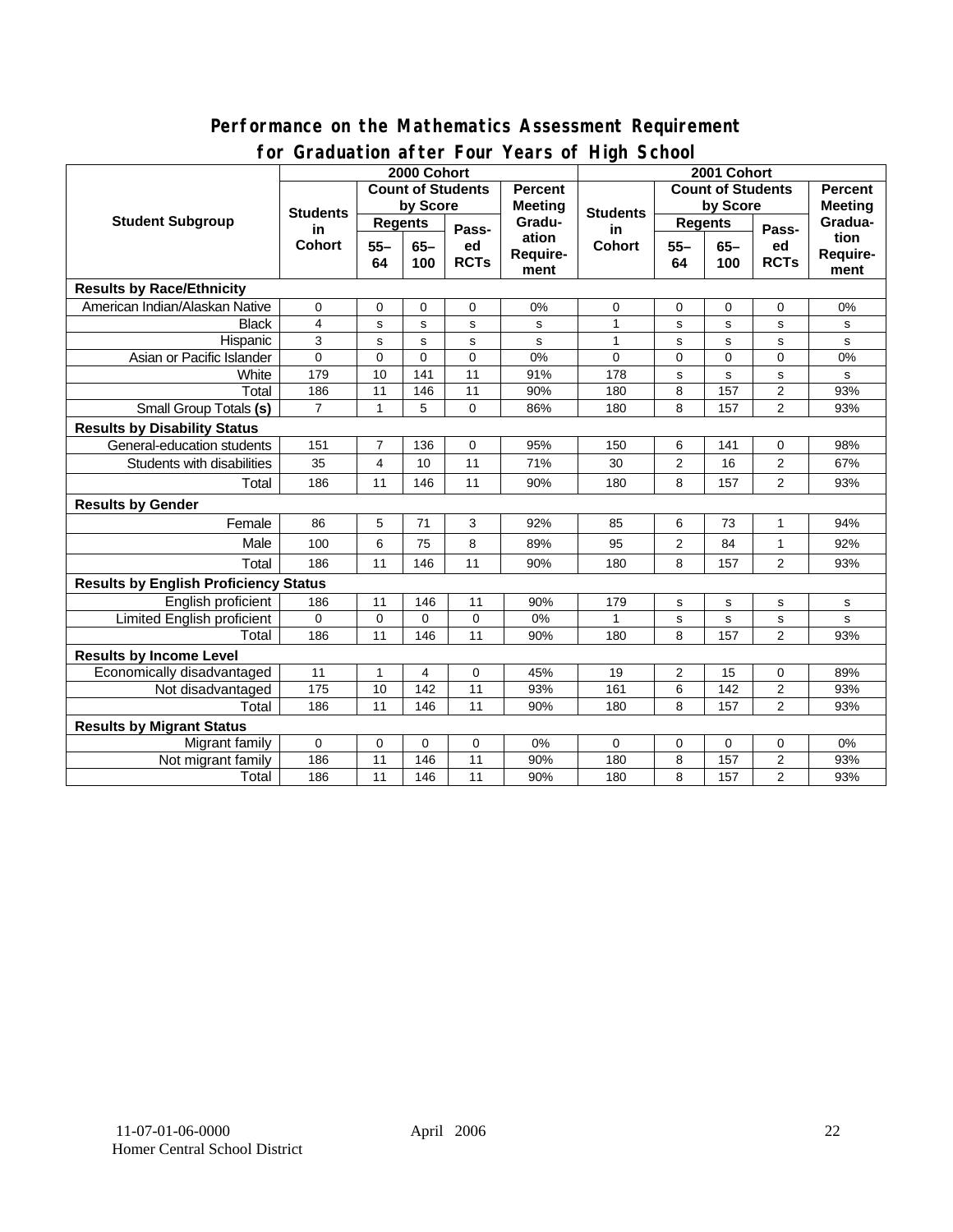### **Cohort Graduation Rates**

Students were counted as graduates if they earned a local diploma with or without a Regents endorsement by August 31<sup>st</sup> of the fourth year after first entering grade 9. The graduation-rate cohort includes students who transferred to general education development (GED) programs. These students were not counted in the district accountability cohort for English and mathematics.

|                                              | 1999 Cohort as of<br>August 31, 2003    |                    | 2000 Cohort as of<br><b>August 31, 2004</b> |                    |  |  |  |  |  |  |
|----------------------------------------------|-----------------------------------------|--------------------|---------------------------------------------|--------------------|--|--|--|--|--|--|
| <b>Student Subgroup</b>                      | <b>Graduation</b><br><b>Rate Cohort</b> | Graduation<br>Rate | <b>Graduation</b><br><b>Rate Cohort</b>     | Graduation<br>Rate |  |  |  |  |  |  |
| <b>Results by Race/Ethnicity</b>             |                                         |                    |                                             |                    |  |  |  |  |  |  |
| American Indian/Alaskan Native               | 0                                       | 0%                 | 0                                           | 0%                 |  |  |  |  |  |  |
| <b>Black</b>                                 | $\overline{2}$                          | s                  | 4                                           | s                  |  |  |  |  |  |  |
| Hispanic                                     | 0                                       | 0%                 | 3                                           | s                  |  |  |  |  |  |  |
| Asian or Pacific Islander                    | 1                                       | s                  | 0                                           | 0%                 |  |  |  |  |  |  |
| White                                        | 212                                     | s                  | 183                                         | 86%                |  |  |  |  |  |  |
| Total                                        | 215                                     | 90%                | 190                                         | 86%                |  |  |  |  |  |  |
| Small Group Totals (s)                       | 215                                     | 90%                | $\overline{7}$                              | 86%                |  |  |  |  |  |  |
| <b>Results by Disability Status</b>          |                                         |                    |                                             |                    |  |  |  |  |  |  |
| General-education students                   | 196                                     | 91%                | 156                                         | 90%                |  |  |  |  |  |  |
| Students with disabilities                   | 19                                      | 74%                | 34                                          | 65%                |  |  |  |  |  |  |
| Total                                        | 215                                     | 90%                | 190                                         | 86%                |  |  |  |  |  |  |
| <b>Results by Gender</b>                     |                                         |                    |                                             |                    |  |  |  |  |  |  |
| Female                                       | 117                                     | 93%                | 89                                          | 88%                |  |  |  |  |  |  |
| Male                                         | 98                                      | 86%                | 101                                         | 84%                |  |  |  |  |  |  |
| Total                                        | 215                                     | 90%                | 190                                         | 86%                |  |  |  |  |  |  |
| <b>Results by English Proficiency Status</b> |                                         |                    |                                             |                    |  |  |  |  |  |  |
| English proficient                           | 215                                     | 90%                | 190                                         | 86%                |  |  |  |  |  |  |
| Limited English proficient                   | $\Omega$                                | 0%                 | $\Omega$                                    | 0%                 |  |  |  |  |  |  |
| Total                                        | 215                                     | 90%                | 190                                         | 86%                |  |  |  |  |  |  |
| <b>Results by Income Level</b>               |                                         |                    |                                             |                    |  |  |  |  |  |  |
| Economically disadvantaged                   | 15                                      | 67%                | 11                                          | 45%                |  |  |  |  |  |  |
| Not disadvantaged                            | 200                                     | 92%                | 179                                         | 88%                |  |  |  |  |  |  |
| Total                                        | 215                                     | 90%                | 190                                         | 86%                |  |  |  |  |  |  |
| <b>Results by Migrant Status</b>             |                                         |                    |                                             |                    |  |  |  |  |  |  |
| Migrant family                               | $\Omega$                                | 0%                 | $\Omega$                                    | 0%                 |  |  |  |  |  |  |
| Not migrant family                           | 215                                     | 90%                | 190                                         | 86%                |  |  |  |  |  |  |
| Total                                        | 215                                     | 90%                | 190                                         | 86%                |  |  |  |  |  |  |